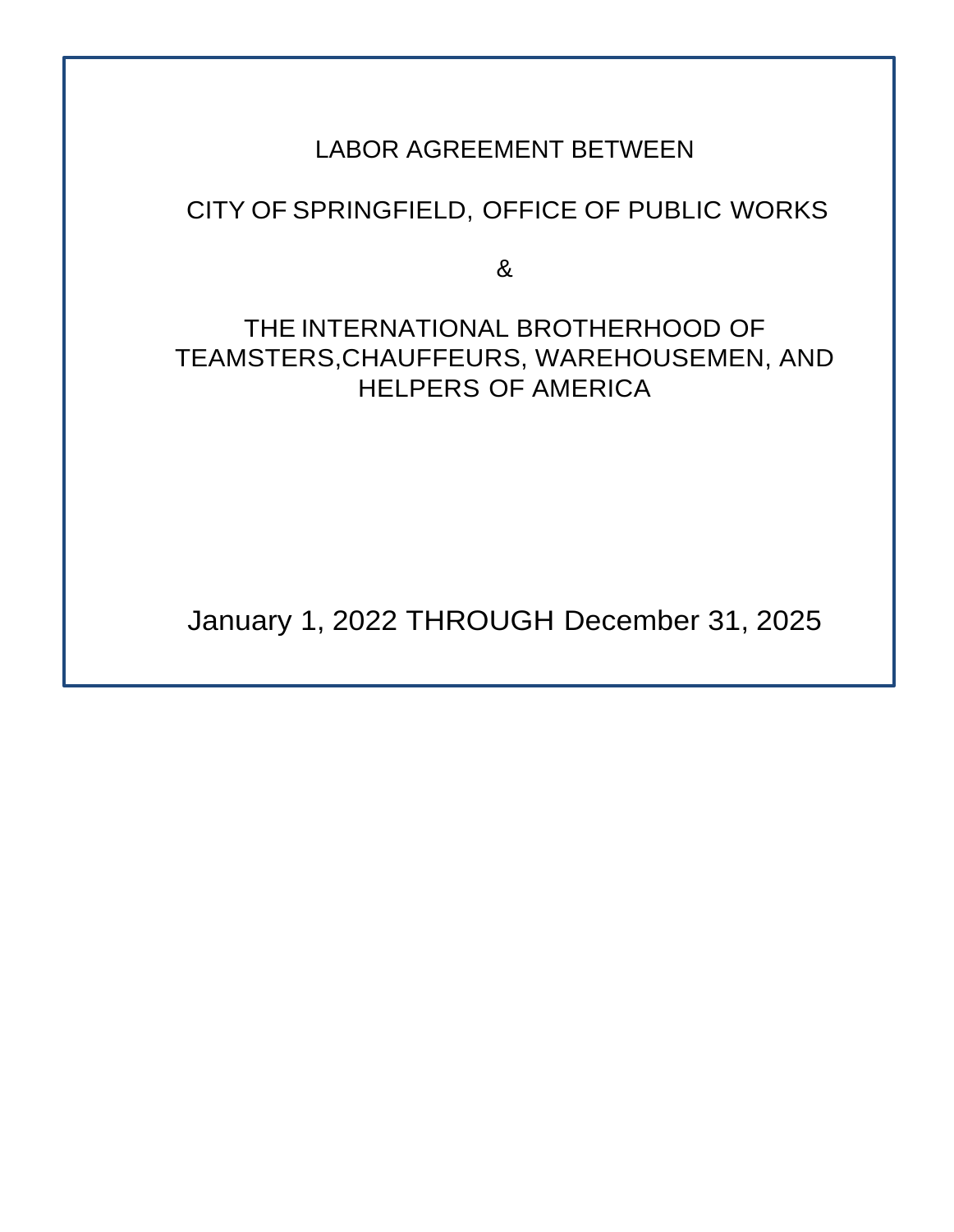# **TABLE OF CONTENTS**

# **PAGE**

<span id="page-1-0"></span>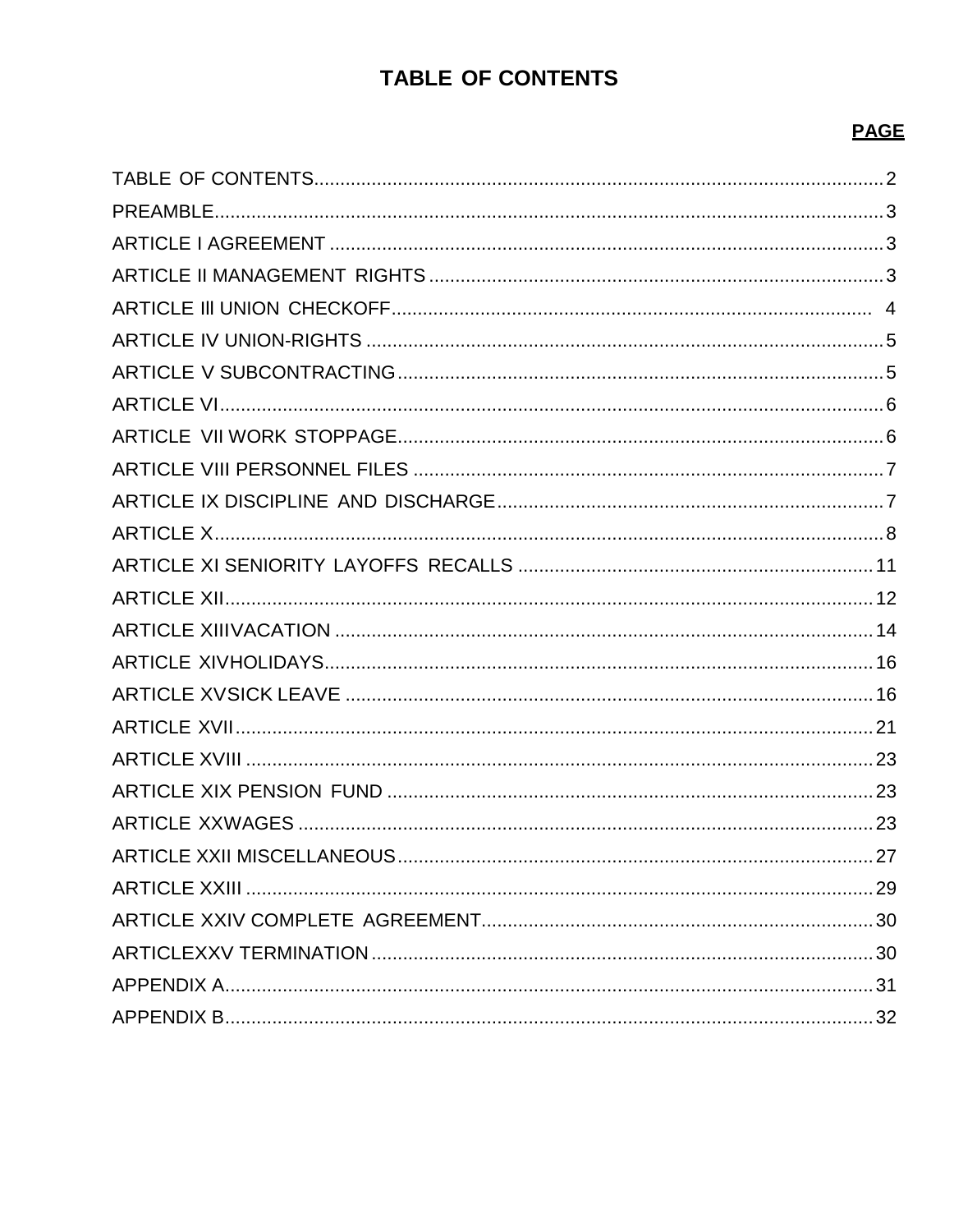#### **PREAMBLE**

<span id="page-2-0"></span>This Agreement is entered into by the City of Springfield, hereinafter referred to as the Employer, and Teamsters Local 916, hereinafter referred to as the Union, after engaging in collective bargaining pursuant to Public Act 83-1012 (Illinois Public Labor Relations Act) for the purposes of promoting harmonious relations between the Employer and the Union, the establishment of an equitable and peaceful procedure for the resolution of differences, and the establishment of rates of pay, hours of work and other conditions of employment.

#### **ARTICLE I AGREEMENT**

#### <span id="page-2-1"></span>**Section 1. Agreement.**

This Agreement is entered into by and between the City of Springfield, Springfield, Illinois (hereinafter referred to as the "Employer" or "City"), Teamsters Local 916 (hereinafter referred toas the "Union"), whereby it is understood and agreed as follows.

#### **Section 2. Recognition.**

The Employer hereby recognizes the Union as the sole and exclusive bargaining representative for all Parking Attendants employees for the purposes of collective bargaining with respect to rates of pay, wages, hours of employment, and other terms and conditions of employment, but excluding all managerial, confidential and supervisory employees as defined inthe Illinois Public Labor Relations Act and all other employees of the Employer.

#### **ARTICLE II MANAGEMENT RIGHTS**

<span id="page-2-2"></span>It is recognized that the Employer retains the right and responsibility to direct its affairs in all itsvarious aspects, except as modified by the express written terms of this Agreement. Among therights retained by the Employer is the right to plan, direct and control all the operations and services of the City of Springfield; to determine its policies, budget and operations; to determine the manner in which its functions shall be performed, and the direction of its working forces; including, but not limited to the right to hire, evaluate, train, promote, demote, transfer and assign employees; to discipline,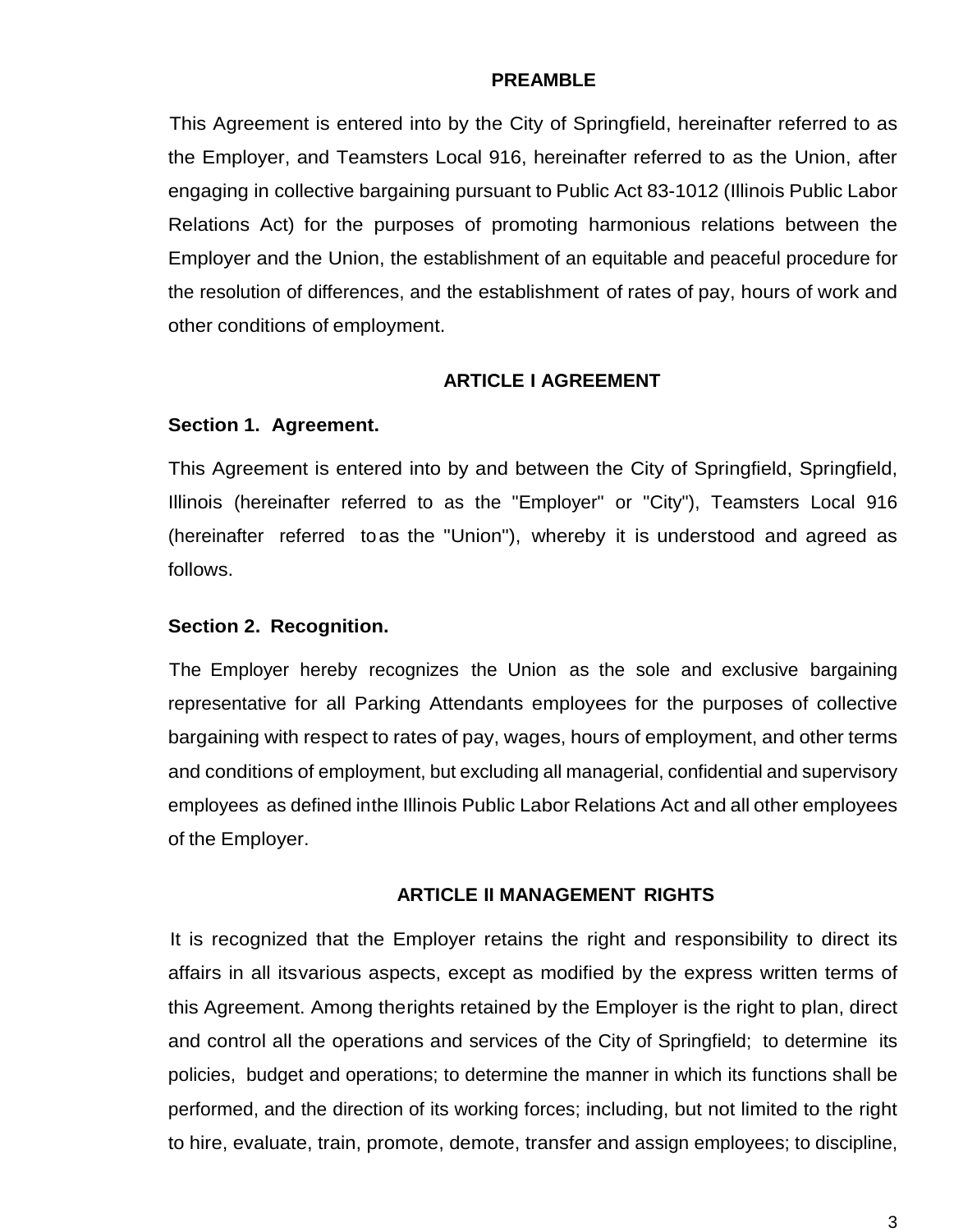suspend, and to discharge for just cause; to relieve employees from duty because of lack of work or other legitimate reasons; to determine the size and composition of the work force; to make and enforce reasonable rules and regulations; to change or eliminate existing methods, equipment or facilities; to determine the number of hours of work and shifts per work week; to establish and change work schedules and assignments; to introduce new methods of operation; to eliminate, contract, and locate or transfer work and maintain efficiency.

The listing of specific management rights in this Article is not intended to be nor shall it be considered a restriction of or a waiver of any of the rights of the Employer not listed whether ornot such rights have been exercised in the past, to the extent that the exercise of these rights does not conflict with the Illinois Public Labor Relations Act.

#### **ARTICLE Ill UNION CHECKOFF**

#### <span id="page-3-0"></span>**Section 1. Dues Deduction.**

Upon receipt of a written and signed authorization form from an employee, the Employer shall deduct the amount of Union dues and initiation fees, if any, set forth in such form and any increase therein authorized specifically in writing and shall remit such deductions monthly to Local Union 916 at Springfield, Illinois, in accordance with the laws of the State of Illinois.

#### **Section 3. D.R.I.V.E. Checkoff.**

The Employer agrees to deduct from paychecks of all employees covered by this Agreement voluntary contributions to DRIVE. DRIVE shall notify the Employer of the amounts designated by each contributing employee that are to be deducted from his paycheck weekly.

The Employer shall transmit to the Local Union on a monthly basis in one check the total amount deducted along with the name of each employee on whose behalf a deduction is made,the employee's social security number and the amount from that employee's paycheck.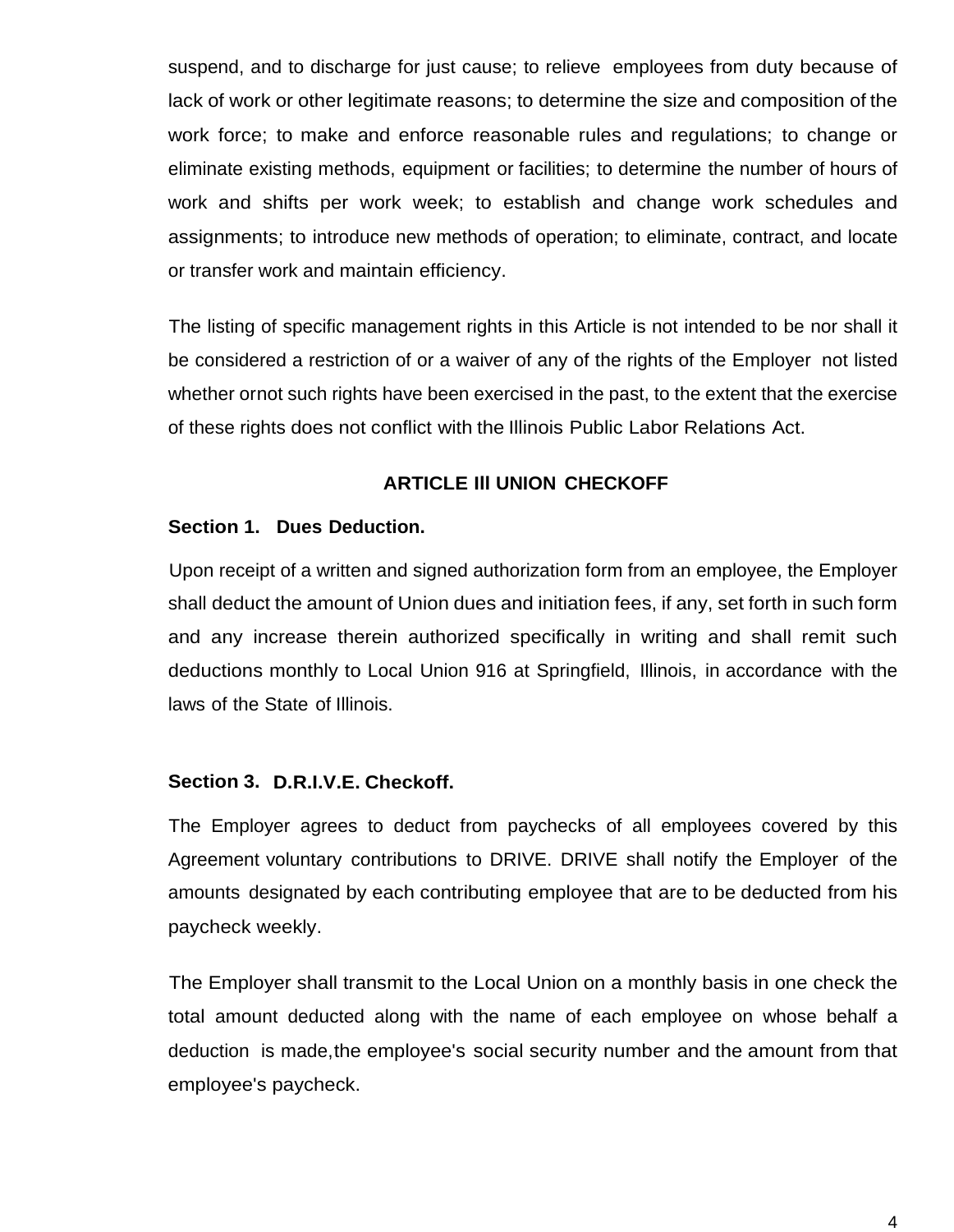The Union agrees to indemnify and hold harmless the Employer from any and all claims by anyemployee against the Employer for amounts deducted from their wages under this Section.

## **ARTICLE IV UNION-RIGHTS**

## <span id="page-4-0"></span>**Section 1. Union Steward.**

The Union shall appoint a steward and shall and provide the name of such individual to the Employer. Such steward shall, after giving appropriate notice to his/her supervisor, be allowed reasonable time off with pay, during working hours., to process grievances or to attend grievance hearings or other hearings or meetings called or agreed to by the Employer, if such employees are entitled to attend such meetings by virtue of being Union steward, and if such attendance does not substantially interfere with the Employer's operations.

## **Section 2. Union Steward Duties.**

A steward shall not be laid off, discharged or otherwise disciplined for the responsible fulfillmentof their duties and responsibilities **as** outlined in this Agreement.

# <span id="page-4-1"></span>**ARTICLE V SUBCONTRACTING Section 1. General Policy.**

It is the general policy of the Employer to continue to utilize employees to perform work for which they are qualified and available to perform, first. The Employer reserves the right to contract out any work that it deems necessary in the interest of efficiency, safety, economy,improved work product, or in the event of an emergency.

#### **Section 2. Notice and Discussion.**

Except in case of an emergency, when the Employer contemplates changing its policy involvingthe subcontracting of work in the bargaining unit area, and such change amounts to a significant deviation from past practice and would result in the layoff of a significant number of bargaining unit employees, the Employer shall notify the Union and offer the Union an opportunity to discuss and participate in considerations involving the desirability of such subcontracting of work, including means by which to minimize the impact on such employees.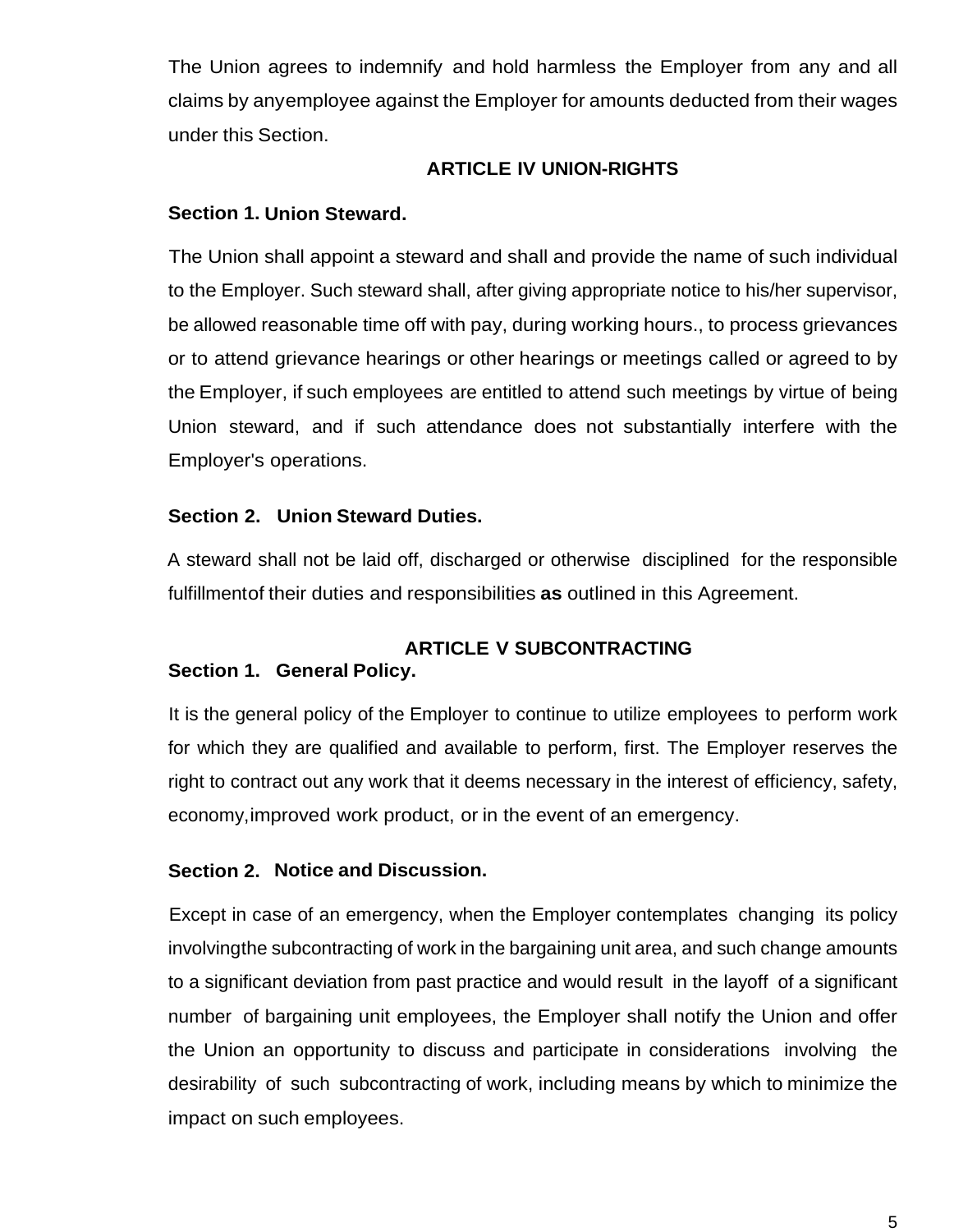#### **ARTICLE VI NON-DISCRIMINATION**

## <span id="page-5-0"></span>**Section 1. Prohibition Against Discrimination.**

Both the Employer and the Union agree to refrain from any acts of discrimination in violation ofany State or Federal law on the basis of race, sex, creed, religion, color, marital or parental status, age, national origin, political affiliation and/or beliefs, mental or physical handicap, or other non-merit factors.

## **Section 2. Equal Employment/Affirmative Action.**

The parties recognize the Employees and the Union's obligation to comply with Federal and State Employment and Affirmative Action Laws, Rules, and Regulations. The Union agrees that the Employer may take whatever steps necessary to comply with the Americans with Disabilities Act.

## **ARTICLE VII WORK STOPPAGE**

## <span id="page-5-1"></span>**Section 1. Strike and Lockout Prohibited.**

Neither the Union nor any of its officers, agents, or City employees will instigate, promote, encourage, sponsor, engage in, or condone any strike, slowdown, concerted work stoppage, sympathy strike, or any other intentional interruption of work during the term of this Agreement. The Employer shall not lock out any employees in the bargaining unit during the term of this Agreement.

#### **Section 2. Union Action.**

Upon notification by the Employer to the Union or its agents that certain of its members are engaged in activity that is in violation of Section 1, Article VII of this Agreement, the Union shall immediately order such members, in writing, to return to work. The Union will also provide the Employer with 'a copy of such order and a responsible official of the Union shall publicly order, such workers to return to work. In the event that a strike or other violation not authorized by theUnion occurs, the Union agrees to take all reasonable, effective and affirmative action to assure the members return to work as promptly as possible.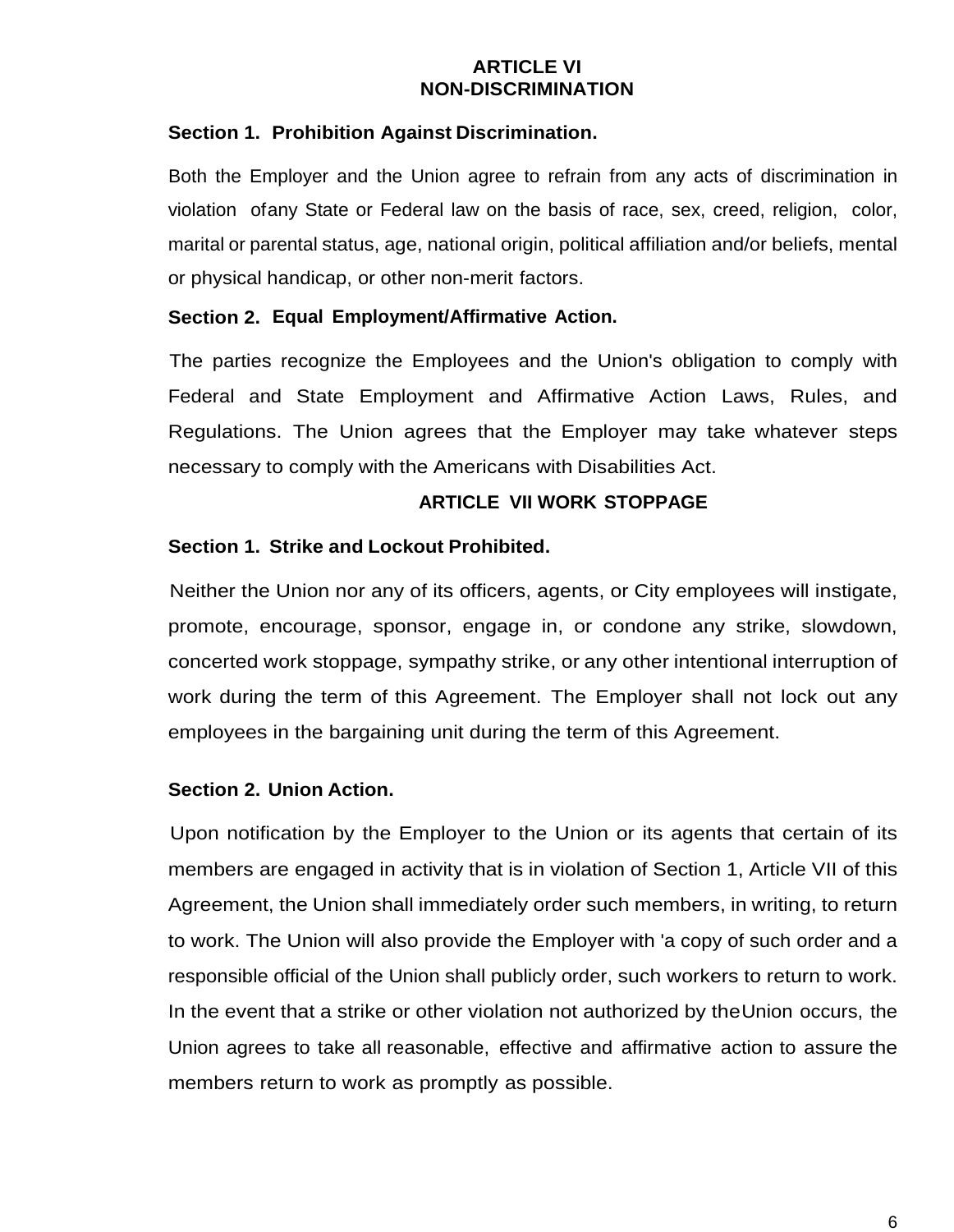#### **Section 3. Penalties.**

Any or all employees who have been found to have violated any of the provisions of Article VIImay be discharged or otherwise disciplined by the Employer. Such discipline may include loss of compensation, vacation benefits and holiday pay. In an arbitration proceeding involving a breach of this Article, the sole question for the arbitrator to determine is whether the employee engaged in prohibited activity, In addition to the penalties provided herein, the Employer may enforce any other legal rights and remedies to which it may be entitled by law.

## **ARTICLE VIII PERSONNEL FILES**

## <span id="page-6-0"></span>**Section 1. Inspection.**

Upon written request by an employee, the Employer shall permit the employee to inspect his orher personnel file twice per calendar year. Such inspection shall occur within a reasonable period of time following receipt of the employees written request. The employee shall not be permitted to remove any part of the personnel file from the premises, but may obtain a copy of any information contained in the file upon payment of a fee for the cost of 'copying,

## **Section 2. Union Access.**

An employee who is involved in a current grievance against the Employer may designate inwriting, that a Union representative may inspect his or her personnel file, subject to the procedures contained in Section 1 of this Article.

#### **Section 3. Employee Rights.**

If an employee disagrees with any information contained in his or her personnel file, theemployee may submit a written statement which will be included in the file.

## **ARTICLE IX DISCIPLINE AND DISCHARGE**

#### <span id="page-6-1"></span>**Section 1. Definition.**

Employer agrees with the tenets of corrective and progressive discipline. Disciplinary action shall include only the following, but shall be initiated in light of the seriousness of the offense: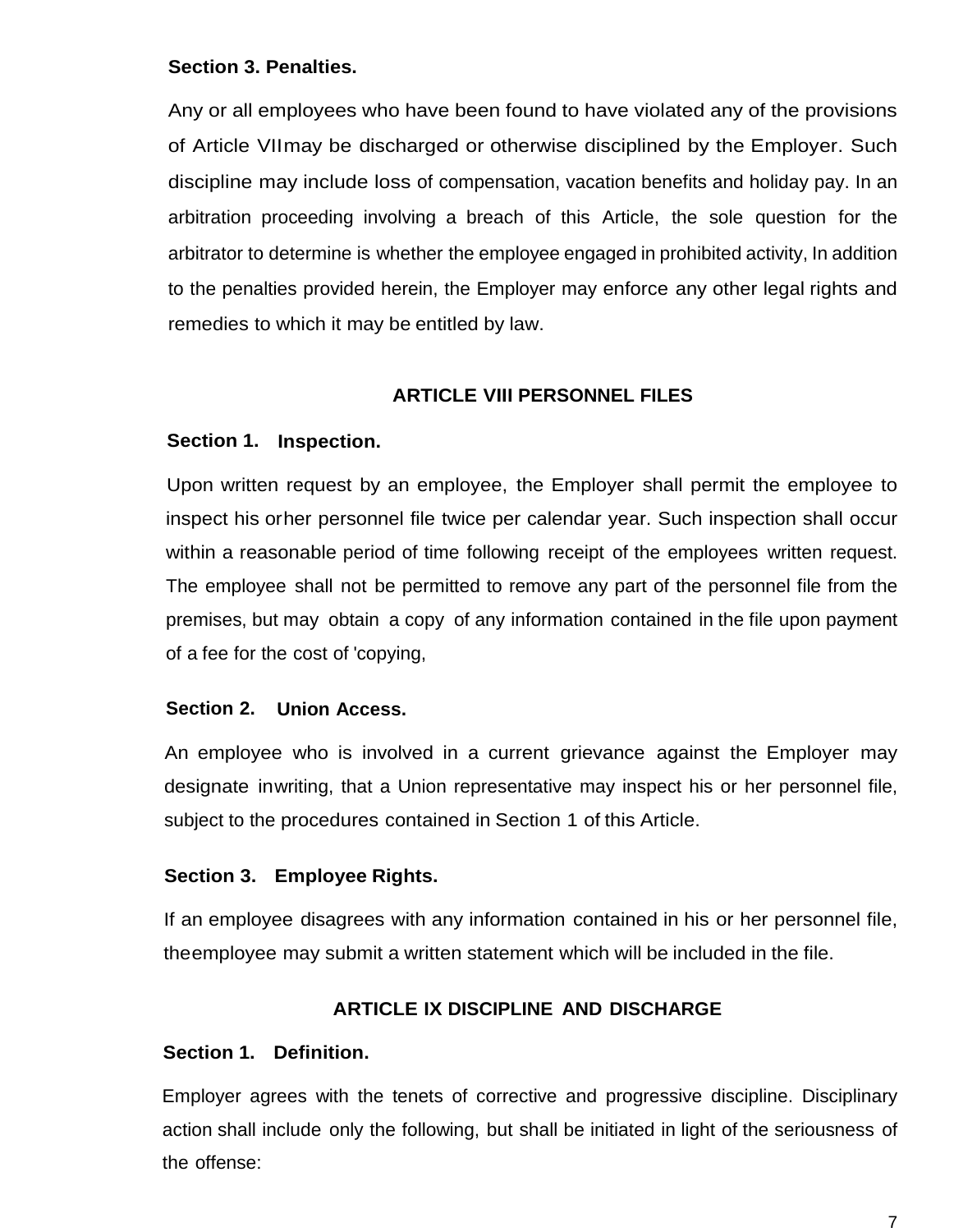- (A) oral warning
- (8) written warning
- (C) suspension without pay
- (D) discharge

## **Section 2. Just Cause.**

Employer agrees that disciplinary action shall only be imposed for just cause and shall be imposed as soon as practical after Employer learns of the occurrence giving rise to the need for disciplinary action and after Employer has a reasonable opportunity to investigate the facts and arrange a meeting with the employee and the steward.

# **Section 3. Written Notice.**

Both the employee and the Union shall be notified of disciplinary action; such notification shall be in writing and reflect the specific nature of the offense and directions to the employee for future behavior. Employees shall receive notice within five (5) days after meeting with the Employer.

## **Section 4. Removal of Discipline**

Any oral or written reprimand will be removed from the employee's record, if from the date of the last reprimand 12 months pass without the employee receiving any additional discipline. Such removal shall be at the request of the employee but in any case shall not be used against the employee.

# **ARTICLEX DISPUTE RESOLUTION AND GRIEVANCE PROCEDURE**

## <span id="page-7-0"></span>**Section 1. Definition.**

A grievance, for purposes of this Article, is a claim that the Employer has violated the expressprovisions of this Agreement. An individual employee, a group of employees or the Union may institute a grievance. All parties shall make a good faith effort to resolve grievances informally.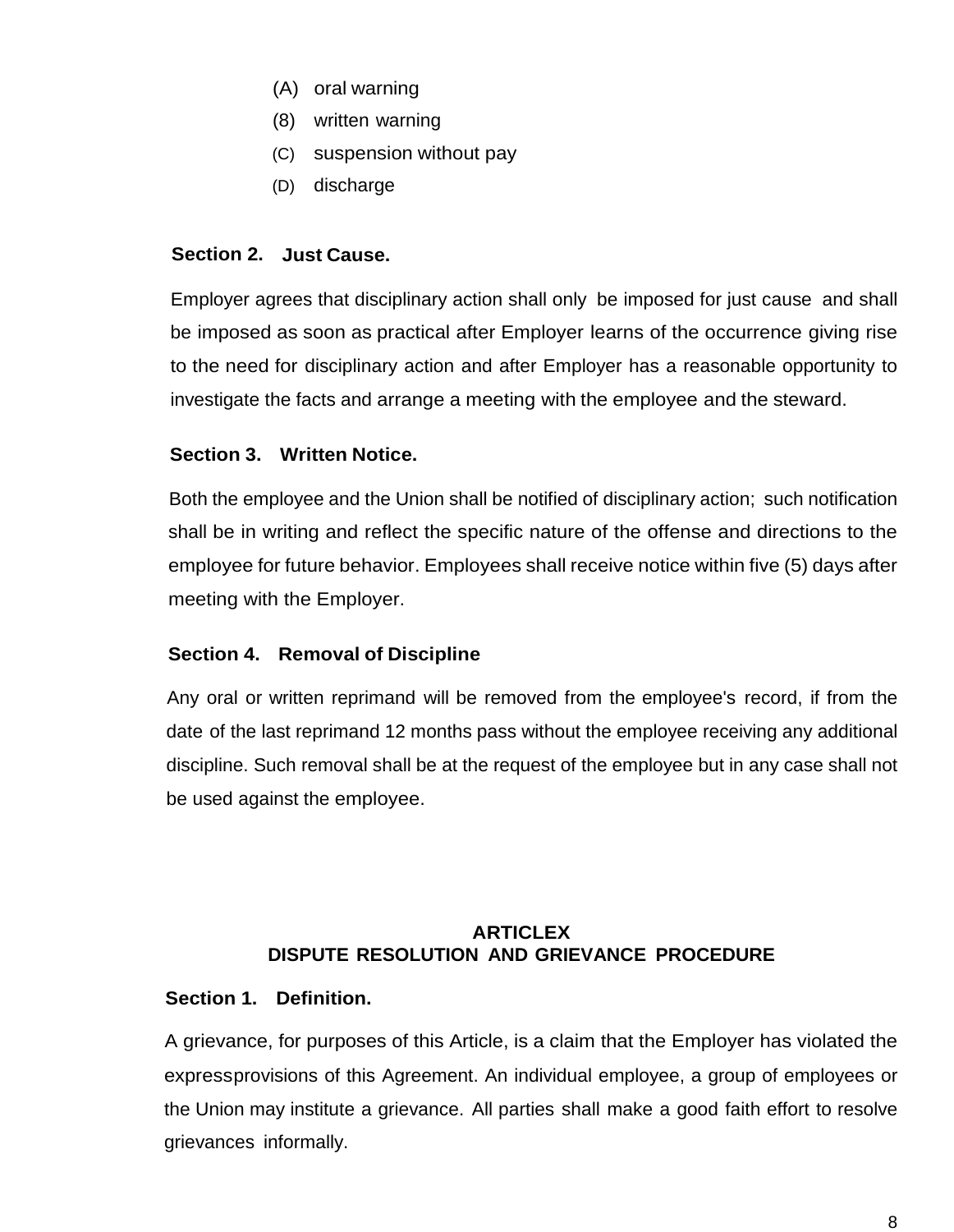#### **Section 2. Grievance Procedure.**

The following is set forth as an orderly procedure of resolving all grievances that cannot beresolved informally:

## **Step 1.**

When an alleged grievance arises, which cannot be resolved informally, the aggrieved party shall deliver a written statement of the grievance to the city representative within five (5) work days of the occurrence upon which the grievance is based upon when the grievant knew or should have known of it. The grievance shall state the facts, date, cite specific sections of the contract that have been alleged to be violated, and the specific remedy(s) requested A diligent effort shallbe made to adjust the grievance at this step. The city representative shall have ten (10) work days to give his or her written answer and a brief explanation of his/her reasons to the grievant. Grievances not raised within the ten-day time limit from the date of occurrence will be dropped. Once the grievance has completed Step 1 of the grievance procedure, it cannot be modified beyond this Step in terms of the facts, specific violations and remedy requested unless additional facts are discovered regarding events of this grievance which were notknown at the time of filing of the grievance and are necessary to modify the grievance. If the Employer does not respond in writing within the time flame set forth above, the grievance shall be deemed denied and shall automatically be processed and proceed to the next step of the grievance/arbitration procedure.

#### **Step 2.**

If a satisfactory settlement is not reached in Step 1, the grievance shall be submitted by the Representative to the Director within ten (10) work days after receipt of the Step 1 answer. The written grievance shall state the facts allegedly violated by the Employer. The Department Head shall give his/her written answerand a brief explanation of his/her reasons to the Union Representative within ten

(10) work days after receipt of such written grievance.

## **Step 3.**

If the grievance is not adjusted to the grievant' s satisfaction or no response is received within the appropriate time, the union shall file a copy of the grievance with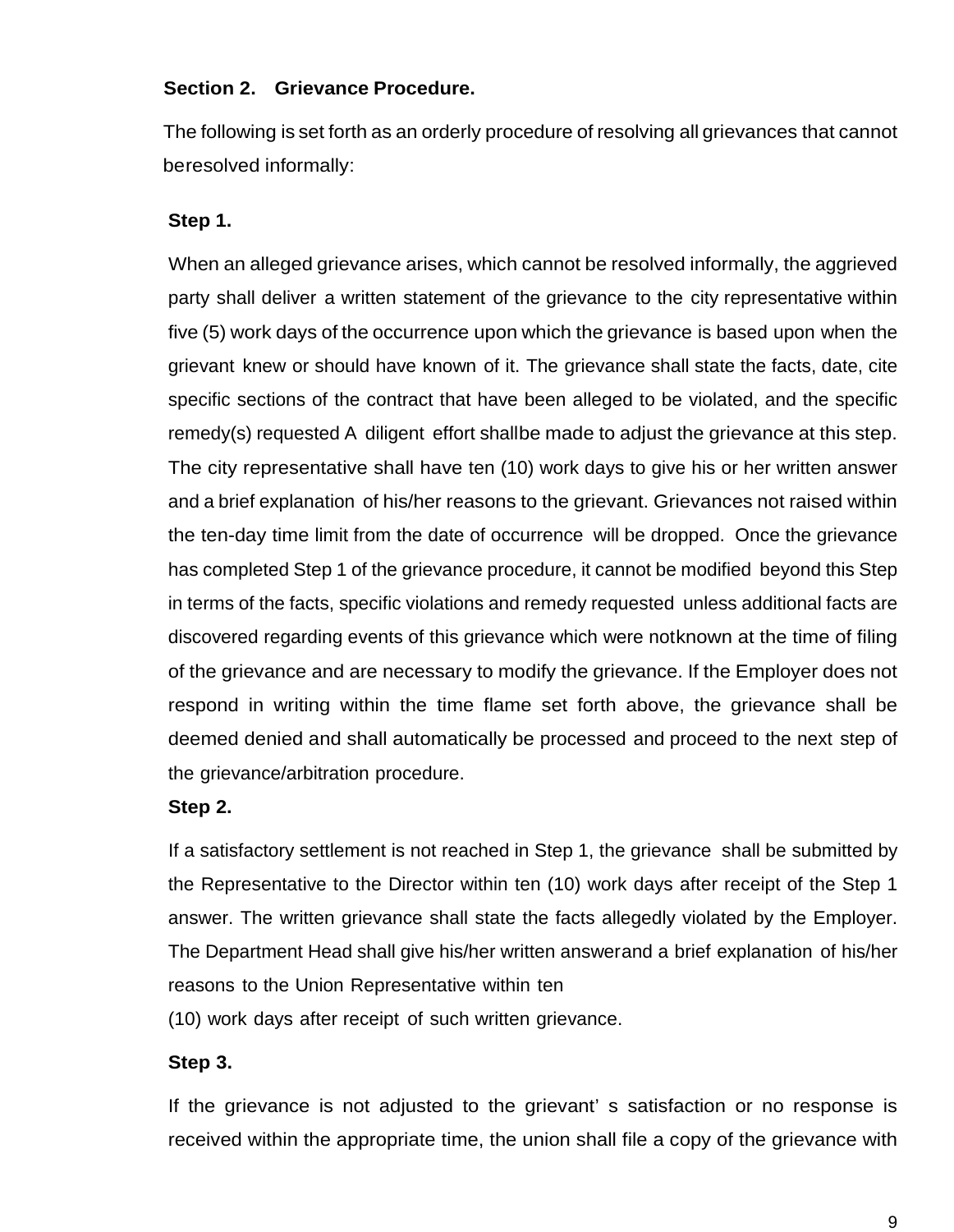the supervisor or office of corporation counsel within ten (10) working days of tedate of the Step 2 decision or within ten (10) working days of the date such decision was due. The supervisor or office of corporation counsel—shall meet with union representatives to discuss the grievance and shall issue a written decision to the um within thirty (30) calendar days of such meeting. lf the written grievance has not been satisfactorily settled by the operation of the grievance procedure as outlined hereinabove, the Union shall have the right, upon notification to the Employer, in writing, within fifteen (15) work days after the answer is given in Step 3, or within the time frame specified for the employee to respond in. Step 3, to submit the grievance to arbitration. The parties will make a sincere effort to mutually agree upon an arbitrator within five (5) days after the notice is received.If a mutually, acceptable arbitrator cannot be selected, the Director of the' Illinois Department of Labor, Mediation and Conciliation Service, or the Director of the Federal Mediation and Conciliation Service, will be requested to supply a list of five (5) arbitrators, from which list each party alternately shall strike one name, However, either party may reject the first list submitted in its entirety, and request a second list. The Union shall strike first. On alternate arbitration cases when it isnecessary to select an arbitrator in this manner, the Employer shall strike first. The parties shall continue striking names until only one remains on the list and that person shall be the arbitrator. The arbitrator shall be designated to hear the grievance, and his decision shall be final and binding. The arbitrator, however, shall not have the right to change, add to or subtract from the terms and conditions set forth in this Agreement. The fee and expenses of the arbitrator, butnot the cost of the hearing room shall be paid by the losing party. In cases of splitdecisions the arbitrator shall determine what portion each party shall be billed forexpenses and fees. However, the fees and expenses of witnesses, including experts, the cost of documentary evidence, and matter of that nature shall in all cases be borne by the party procuring the same.

#### **Section 3. Advanced Grievance Step Filing.**

Certain issues which by nature are not capable of being settled at a preliminary step of the grievance procedure, may be advanced by mutual agreement of the parties to the appropriatestep where the action giving rise to the grievance was initiated.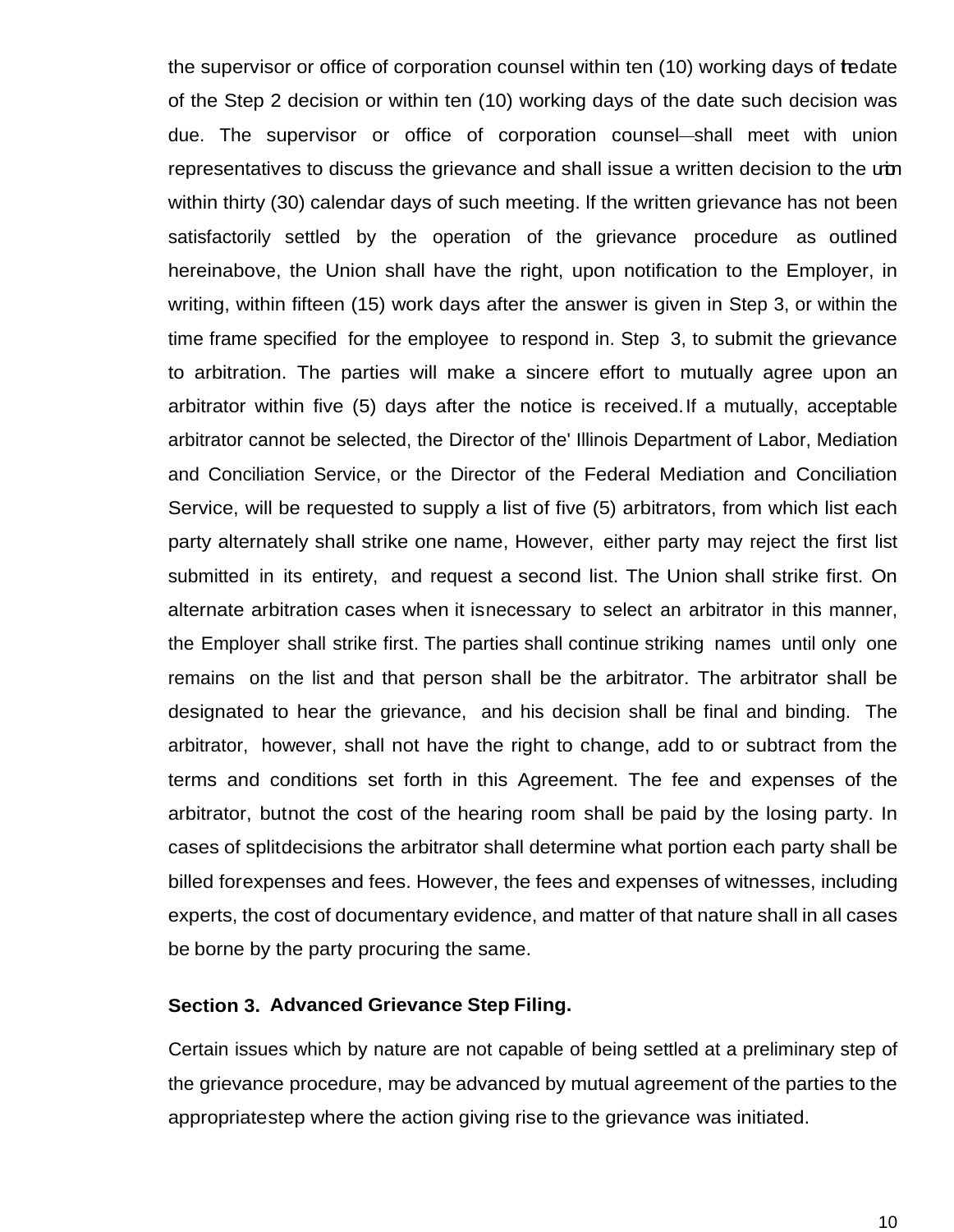## **Section 4. Effect of Settlements.**

A grievance may be withdrawn or settled at any step without creating a precedent or prejudice.

## **Section 5. Exclusivity of Grievance Procedure.**

The procedures set forth in the Article shall be the sole and exclusive procedure for resolving contract disputes.

# **ARTICLE XI SENIORITY LAYOFFS RECALLS**

## <span id="page-10-0"></span>**Section 1. Probation.**

Bargaining unit members shall serve a probationary period of six (6) months.

During the probationary period, the employee shall be. Subject to dismissal for any reason without recourse to the grievance procedure. Upon the completion of the probationary period,the employee shall be granted seniority rights from his or her most recent date of hire.

Probationary employees will be entitled to one (1) sick day per month, but cannot start usingsick time until after completion of probationary period.

## **Section 2. Definition of Seniority.**

Seniority is defined as the employee's length of continuous, full-time service within the bargaining unit.

#### **Section 3. Loss of Seniority.**

Seniority and the employment relationship shall be terminated if an employee:

- (1) quits;
- (2) is discharged;
- (3) is absent from work three (3) consecutive days without notification to andapproval by the Employer, other than because of proven sickness, or is unable to notify the Employer because of physical incapacity or other reasonable excuse;
- (4) is laid off for more than thirty-six (36) months or fails to report to work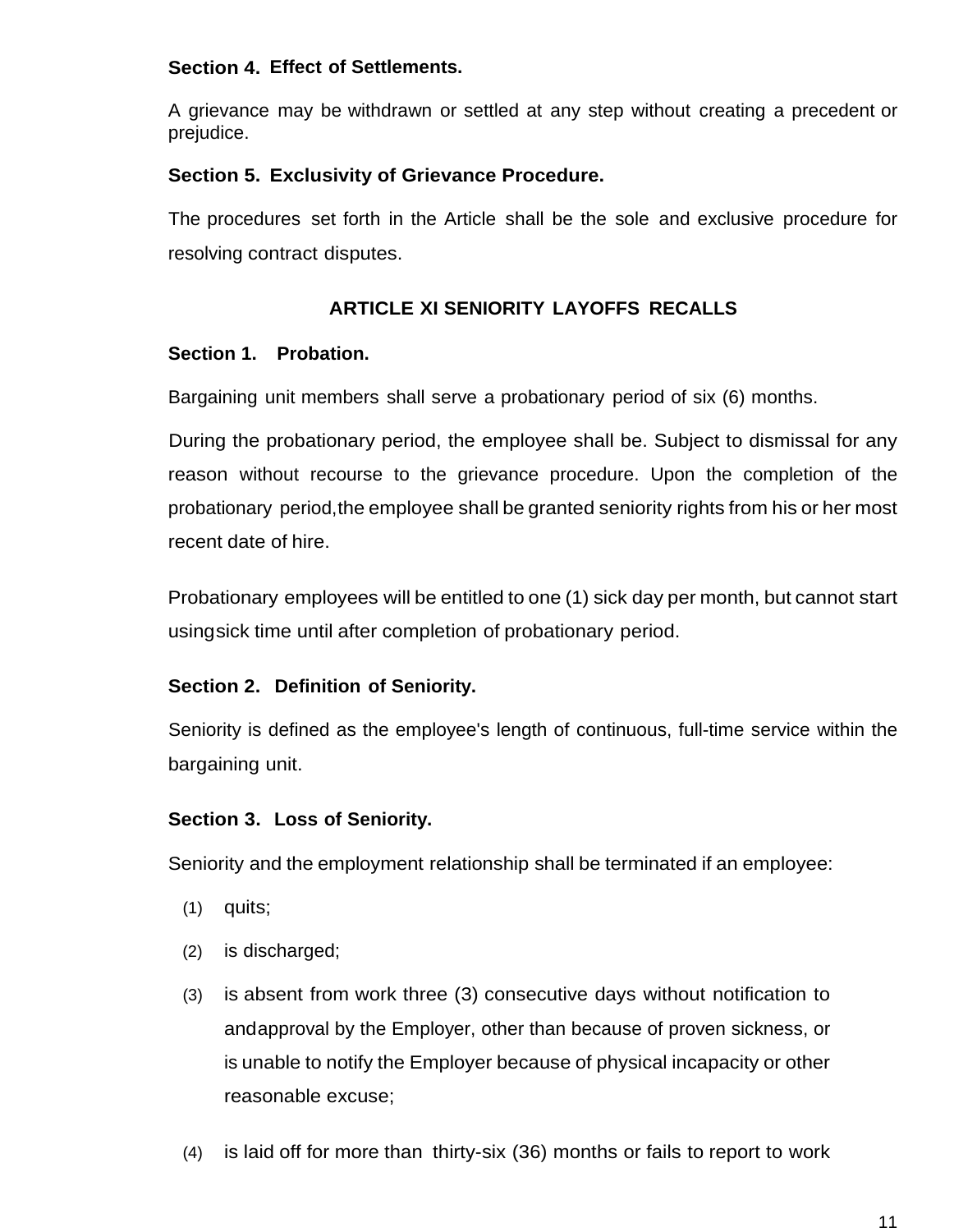within ten (10) working days after having been recalled from layoff,

- (5) fails to report for work at the termination of a leave of absence;
- (6) if an employee on a leave of absence for personal or health reasons accepts other employment without permission; or
- (7) if he or she is retired.

#### **Section 4. Seniority List.**

The Employer shall post and supply to the Union, an updated seniority list for bargaining unitemployees on a current basis.

## **Section 5. Layoffs.**

The Union recognizes the right of the Employer, at its sole discretion, to lay off employees for legitimate, non-discriminatory reasons such as: lack of funds, lack of work or material reorganization. The Employer agrees to provide a notice of layoff to the individual employees and Union twenty calendar (20) days prior to the effective date. Prior to the effective date of thelayoff the Employer will meet and confer with the Union to negotiate the impact of any proposedlayoff and to determine whether there are any economically feasible alternatives to the planned layoffs. Employees shall be laid off within classifications in the inverse order or seniority.

#### **Section 6. Recalls.**

Employees shall retain recall rights for thirty-six (36) months. If the Employer authorizes that avacancy be filled, employees on layoff with recall rights shall be recalled by seniority.

## **ARTICLE XII HOURS OF WORK AND OVERTIME**

## <span id="page-11-0"></span>**Section 1. Hours of Work.**

Schedules are to be implemented by the City with input from the employees involved. Employees will be given forty-eight (48) hours' notice of temporary shift changes and ten (10) working days notice of permanent shift changes.

## **Section 2. Overtime.**

All employees shall be given equal opportunity for overtime. Overtime shall be offered to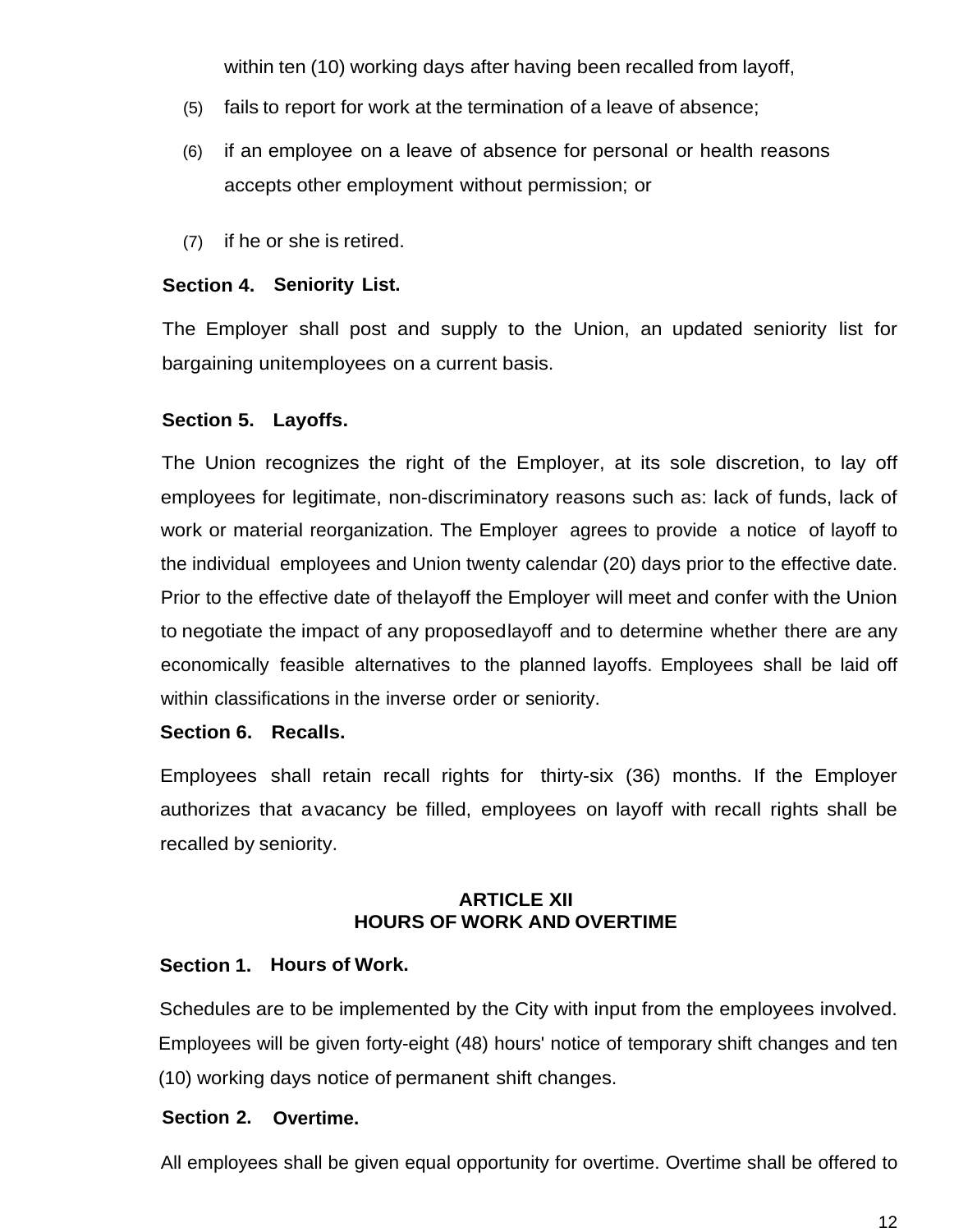the employees on a rotation basis, taken from the seniority list. All overtime will be paid at the rateof double-time (2) when called out for unplanned duties. Employees working on Sunday shall receive a minimum two (2) hours of pay at double (2) time at the applicable rate.

## **Section 2. Compensation time.**

Employees may elect to use overtime hours as comp time rather than pay.

In lieu of payment for overtime, employees may elect to earn up to a maximum of sixty (60) hours of compensatory time per contract year if they meet the following conditions:

- (1) Compensatory time shall be used in four (4) hour increments.
- (2) Compensatory time shall be scheduled a minimum of twenty four (24) hours in advance and approved by a direct supervisor.
- (3) Employees must convert all overtime worked in a single shift to Compensatory time or have all overtime worked in a shift paid out. An employee may not request a portion of a shift of overtime to be converted to compensatory time and a portion to be paid out. An employee may not rescind the election once submitted.
- (4) Compensatory time not used will only be cashed out at the end of the contract year.
- (5) Payment for overtime worked will be assumed unless the employee requests in writing compensatory time within the pay period the overtime was worked.

(6) Under no circumstance may the use of compensatory time interfere with the operational needs of the employer.

# **Section 3. Higher Classification Pay.**

Employees temporarily assigned by the Employer *to* perform the duties that distinguish a higher classification shall receive an adjustment in pay to that higher classification rate of pay for all time assigned to such position.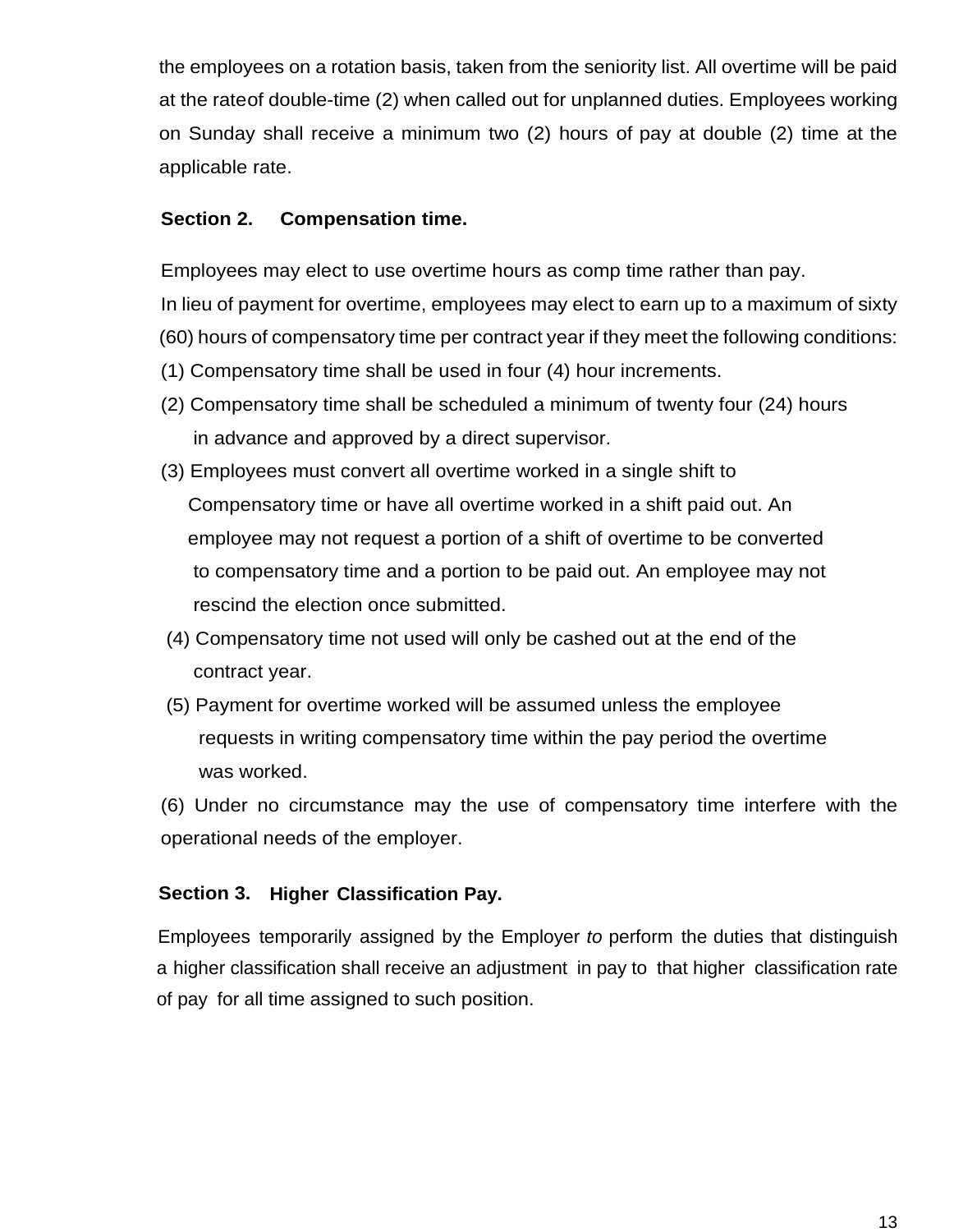## <span id="page-13-0"></span>**Section 1. Vacation Leave.**

All employees in the bargaining unit shall earn a vacation with pay at the rate set forth below:

- (A) Ten (10) days per year commencing upon the beginning of employmentand ending upon the completion of six (6) years of employment.
- (B) Fifteen (15) days per year commencing upon the beginning of seven (7) years of employment and ending upon the completion of eleven (11) yearsof employment.
- (C) Sixteen (16) days per year commencing upon the beginning of twelve (12) years of employment an ending upon the completion of thirteen (13) years of employment.
- (D) Seventeen (17) days per year commencing upon the beginning of fourteen (14) years of employment and ending upon the completion of fifteen (15)years of employment.
- (E) Eighteen (18) days per year commencing upon the beginning of sixteen years of employment and ending upon the completion of seventeen years of employment.
- (F) Nineteen (19) days per year commencing upon the beginning of eighteen years of employment and ending upon the completion of nineteen years of employment.
- (G) Twenty (20) days per year commencing upon the beginning of twenty (20)years of employment and ending upon the completion of twenty-one (21) years of employment.
- (H) Twenty-one (21) days per year commencing upon the beginning of twentytwo (22) years of employment and ending upon the completion of twentythree (23) years of employment.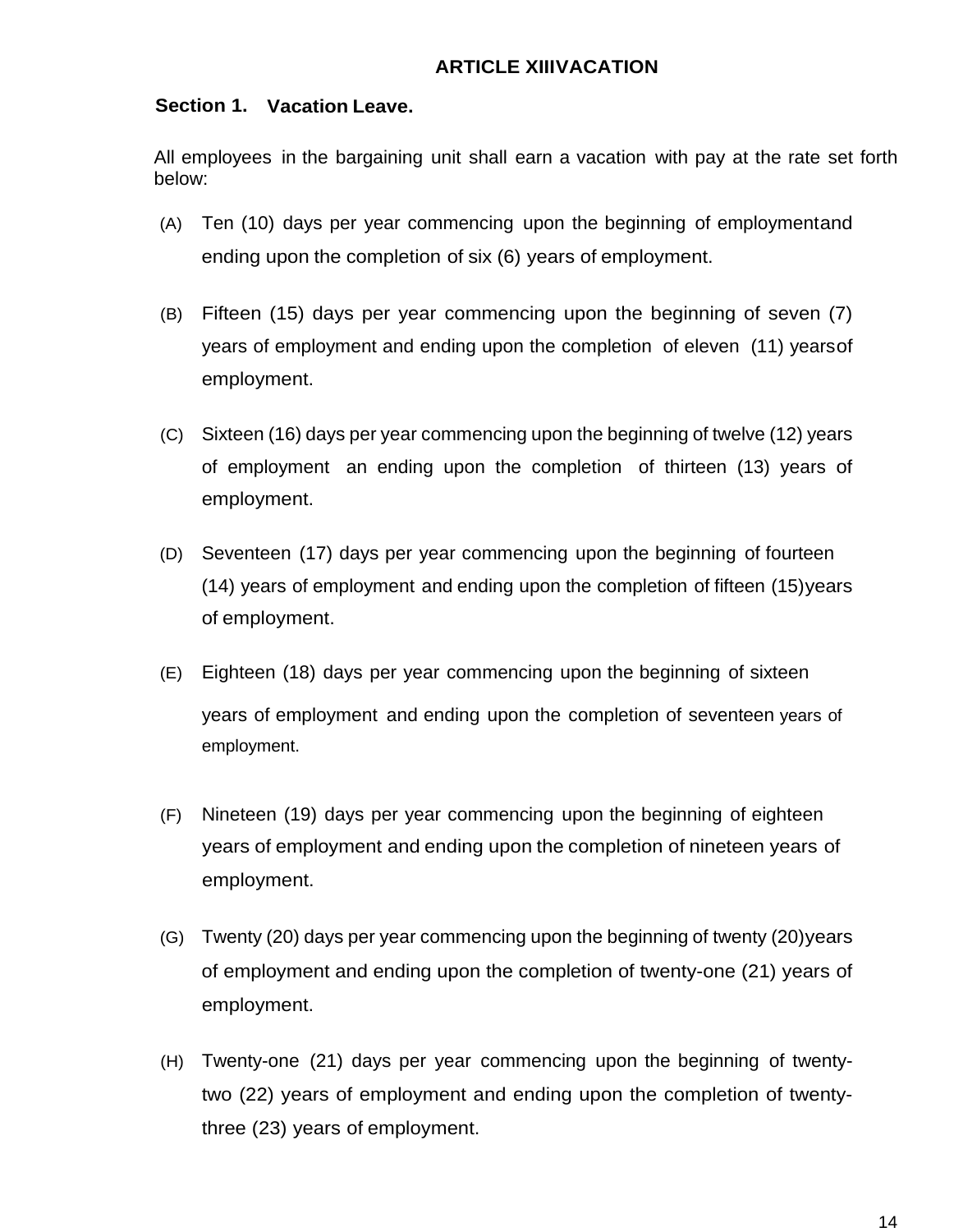- (I) Twenty-two (22) days per year commencing upon the beginning of twentyfour (24) years of employment and ending upon the completion of twenty- five (25) years of employment.
- (J) Twenty-three (23) days per year commencing upon the beginning of twentysix (26) years of employment and ending upon the completion oftwenty-seven (27) years of employment.
- (K) Twenty-four (24) days per year commencing upon the beginning of twentyeight (28) years of employment and ending upon the completion of twentynine (29) years of employment.
- (L) Twenty-five (25) days per year after thirty (30) years of service.

Vacation shall accrue monthly.

Vacation earned in one (1) year must be taken by the end of the next succeeding year or belost. For the purposes of this Section, a year shall be measured from initial employment date.

#### **Section 2. Vacation Pay.**

All vacation leave will be paid at the regular hourly rate and on the basis of the normal hours worked per day by the employee. Unused vacation shall be paid upon separation of employment.

#### **Section 3. Working During Vacation.**

Employees may elect to work while on vacation, if needed by the Employer.

#### **Section 4. Vacation Requests.**

<span id="page-14-0"></span>Except for an occasional day which is taken as vacation leave, all employees must submit, in writing, to the City, a schedule of desired vacation at least thirty (30) days in advance of the start of the vacation. Employees shall be notified within five (5) work days if his/her vacation is approved. At least one (1) days' notice shall be given for one (1) day leave.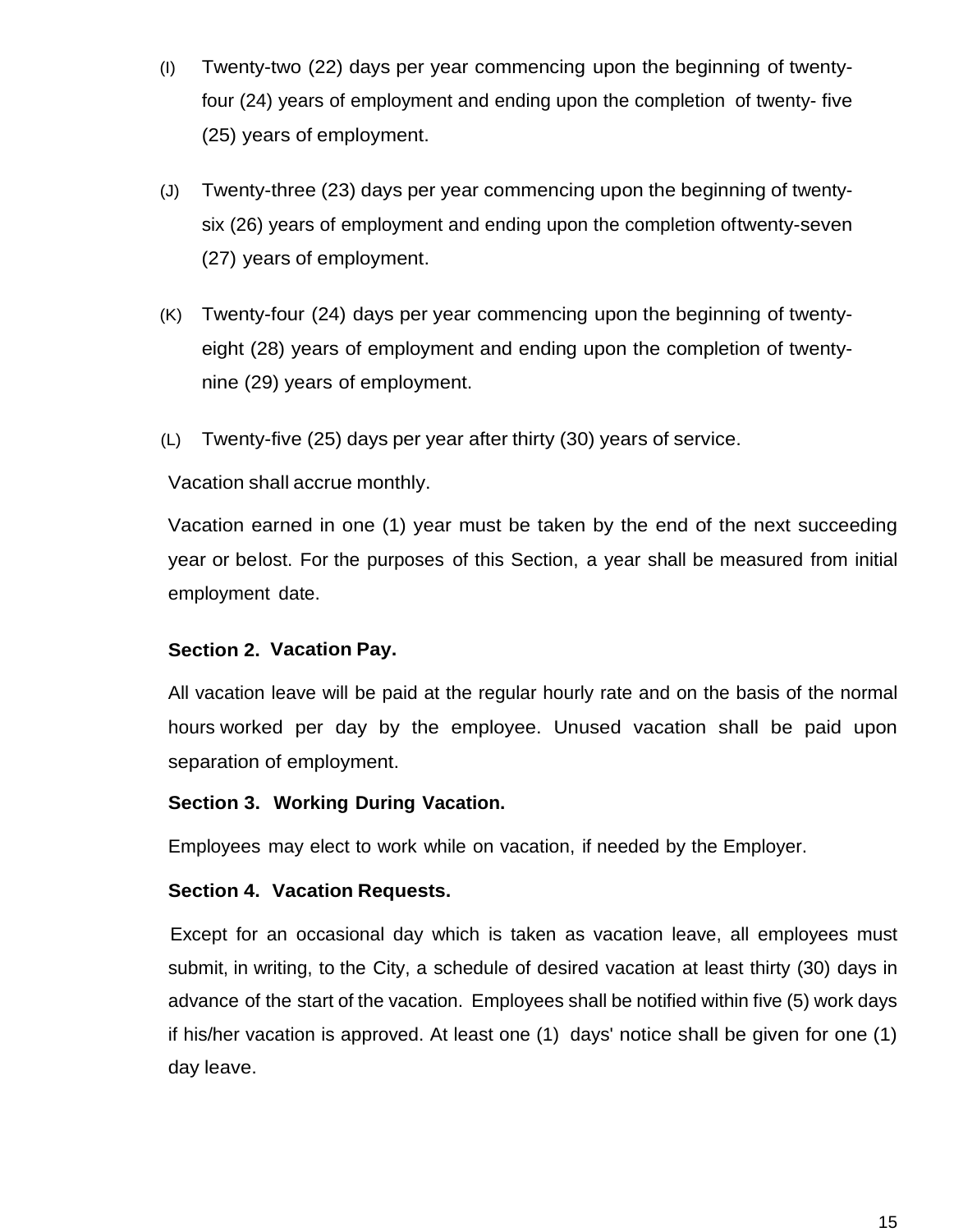# **ARTICLE XIVHOLIDAYS**

#### **Section 1. Paid Holidays.**

The following holidays are considered paid holidays:

New Year's Day / Martin Luther King, Jr. Birthday / Lincoln's Birthday Good Friday / Memorial Day / Juneteenth / Independence Day / Labor Day Veteran's Day (Observed) / Thanksgiving Day (Day following Thanksgiving) Christmas Eve-day before or after Christmas as designated annually by the City Council Christmas Day

When a holiday falls on an employee's regularly scheduled day off, such employee shall be paid straight time for that day or have choice of comp time. The parties understand that such paid time is not to be pyramided for purposes of overtime, but is compensation for a paid holiday.

## **Section 2. Working on Holidays.**

Employees working on a paid holiday shall receive triple time for work performed on a listed holiday. The parties understand that this amount reflects double time holiday pay for actual hours worked, added to regular pay.

## **Section 3. Eligibility.**

In order to receive holiday pay, an employee must work the employee's last scheduled day before and the next scheduled day after the holiday, unless such employee is absent from work with the approval of the City.

# <span id="page-15-0"></span>**ARTICLE XVSICK LEAVE**

## **Section 1. Purpose.**

A regular employee contracting or incurring any non-service connected sickness or disability which renders such employee unable to perform the duties of his employment shall receive sickleave with pay to the extent accrued below. An employee may also use accumulated sick leave for medical or dental appointments and absences due to illness or injury of the employee's immediate household if the illness is such that the presence of the employee is medically necessary. Furthermore, sick leave will not be granted to an employee for the purpose of being compensated for employment elsewhere. Employees who engage in secondary employment during sick leave shall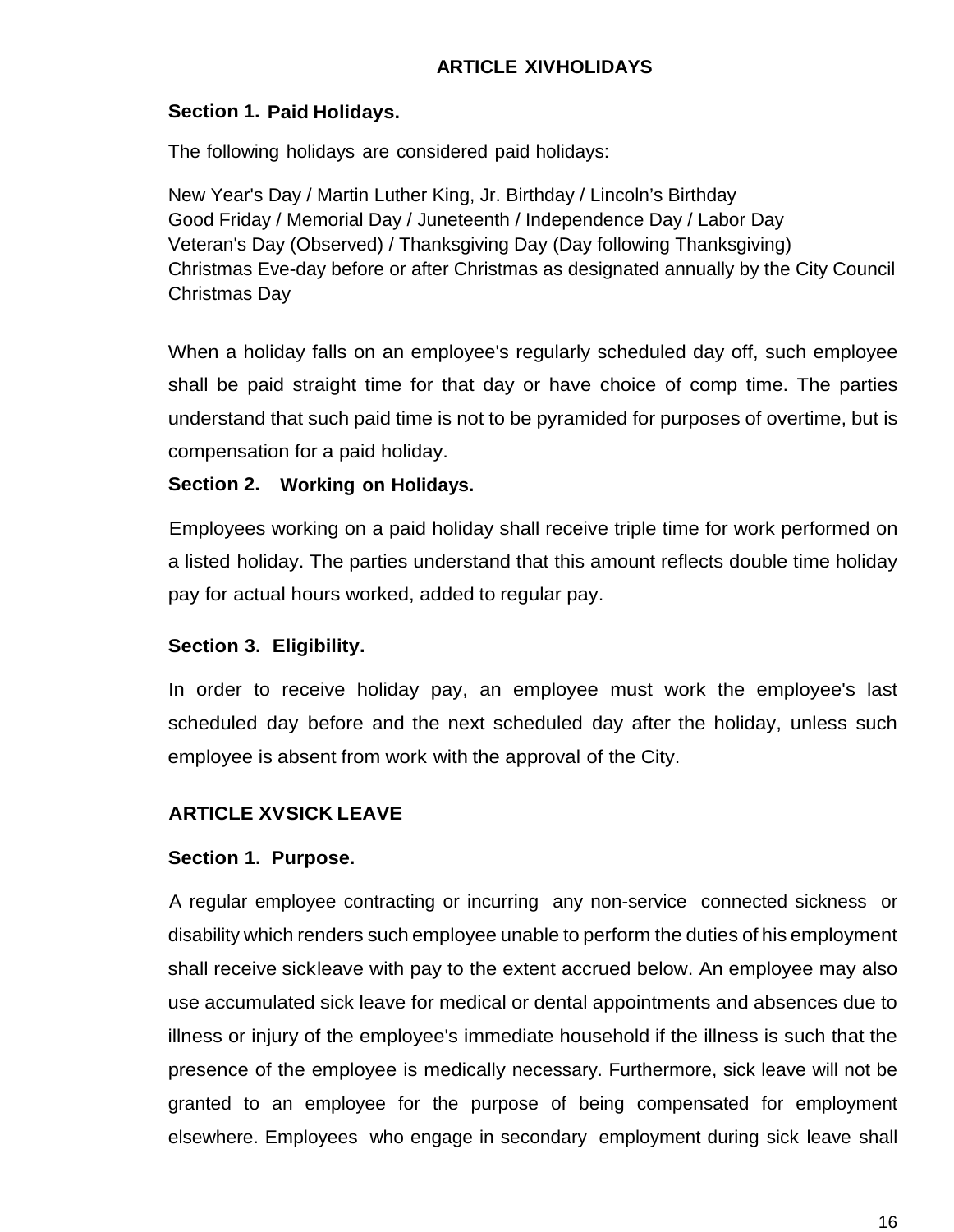be subject to disciplinary action up to and including discharge.

## **Section 2. Accumulation.**

Employees shall start to accrue sick leave from their date of hire, at the rate of one (1) day foreach completed month. There shall be no maximum on the amount of sick leave that may be accumulated. Employees shall be eligible to take sick leave after six (6) months of continuous service. Sick leave must be taken in at least one (1) hour increments.

An employee on an unpaid leave of absence, lay off or disciplinary suspension of thirty (30)days or more shall not earn sick leave for the period of absence.

## **Section 3. Notification of Sick Leave.**

Employees shall not be penalized for the reasonable use of sick leave; however, it is the responsibility of each employee requesting sick leave to notify the immediate nonbargainingunit supervisor prior to the start of the shift unless circumstances prevent the employee fromdoing so.

Sick leave notification as outlined above must be made for each workday that paid sick leave isbeing requested, unless the nature of the illness precludes the need for such frequency.

## **Section 4. Sick Leave Abuse Sanctions.**

It is understood that abuse of sick leave will result in discipline and it is the intent of the Employer to take corrective action in all such cases. Abuse shall be defined as improper or excessive use,

## **Section 5. Requirement for Physician's Release.**

An employee who is sick or disabled for three (3) consecutive workdays or more may be requested to secure and submit a physician's release certifying the nature of the illness and that he is fit to return to work before the employee will be permitted to return to work. Employees shall immediately return to work upon release by the attending physician. The Employer may also require, at its discretion and at its expense, that an employee be examined by a physician of the Employer's choice in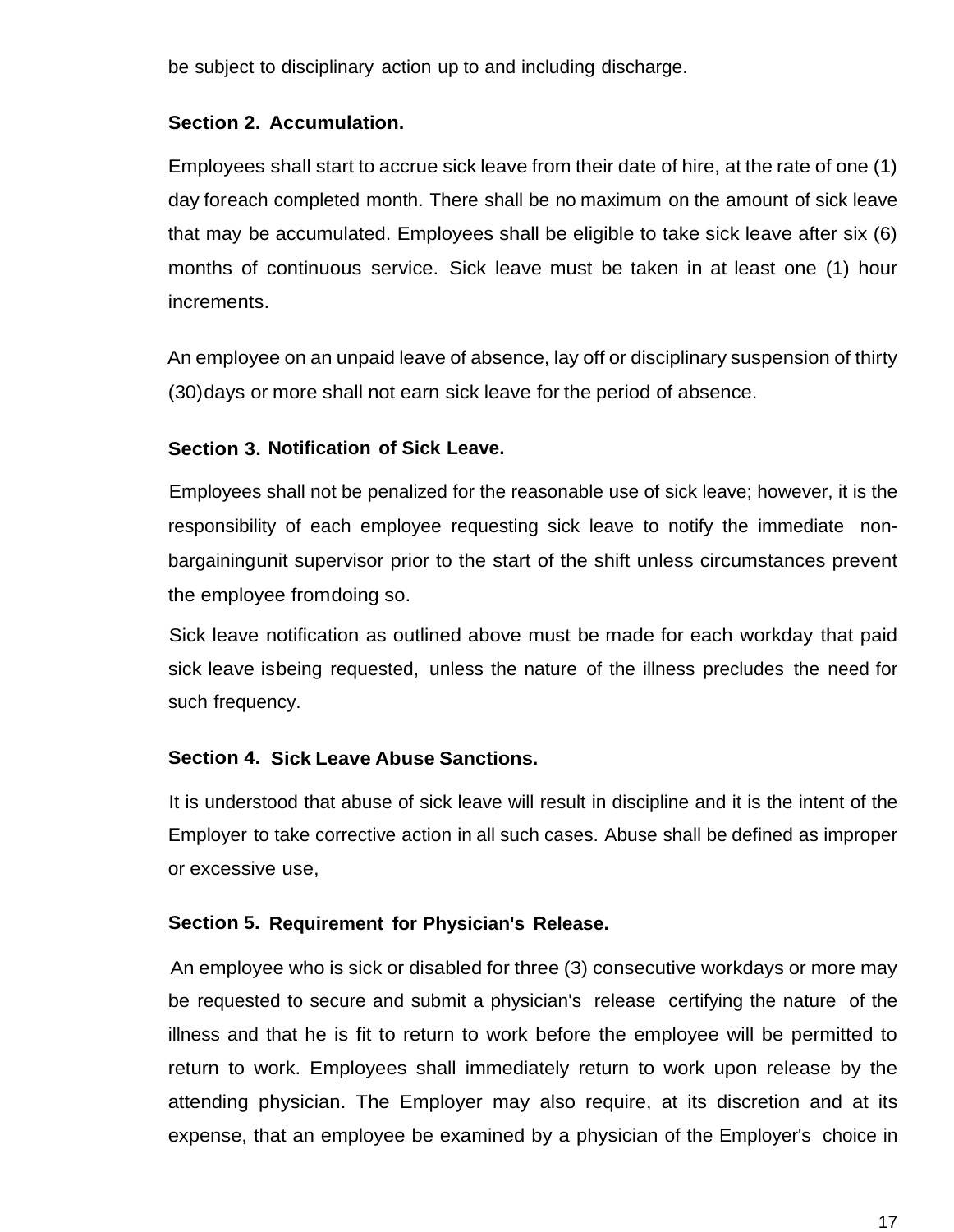conjunction with the above sick leave procedure. The Employer is not restricted from requesting a physician's release where there is a suspicion of the abuse of time. Medical verification of illness may be required after seven (7) sick days have been used ina calendar year,

#### **Section 6. Exchange of Sick Days.**

An employee who does not use more than one (1) sick day during a calendar year shall receive three (3) personal bonus days. Said personal bonus days shall be awarded at the beginning ofthe next calendar year and must be used by the end of that calendar year, The above benefitsshall not be available to employees who quit or who are discharged.

After accumulating thirty-two (32) days of sick leave, employees may exchange sick leave days for vacation days at a rate of two (2) sick leave days for one (1) vacation day. Each vacation day so earned must be used as a vacation day within the year of the exchange. The number of sick leave days exchanged per year shall not exceed ten (10) days and at no time shall the number of days of accumulated sick leave be so reduced to less than thirty (30) days. No payment shallbe made for vacation days acquired hereunder if not used.

## **Section 7. Sick Leave Compensation Upon Retirement or Death.**

Any bargaining unit employee shall be paid upon retirement or death five-twelfths (5/12ths) his straight time hourly rate for all sick leave accumulated up to ninety (90) days and be paid his straight time rate for all sick leave accumulated over ninety (90) days and earned prior to November 1, 1988. For all sick leave accumulated thereafter, the employee shall be paid one- half (1/2) the straight time hourly rate upon retirement or death according to these formulas for amaximum of two hundred forty (240) days. Employees hired on or after January 1, 2013, shall not be eligible for sick payout upon retirement.

#### **Section 8. Bonus Leave.**

Employees who have accrued thirty (30) days sick leave prior to a contract year and do not usemore than one day sick leave or are not absent without pay during the ensuing contract year shall be granted two (2) days leave with pay to be taken during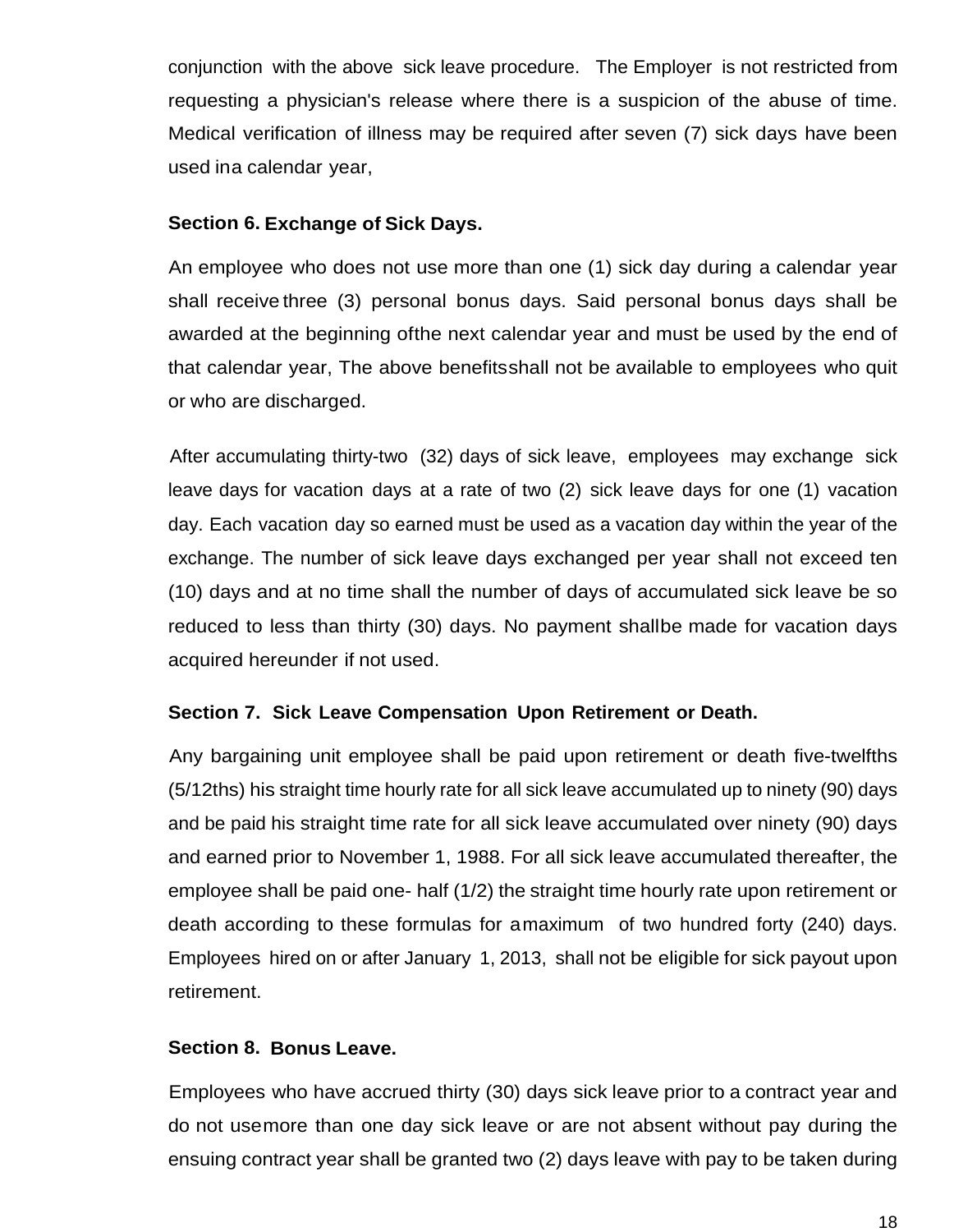the first one hundred eighty (180) days of the succeeding contract year.

Employees who have accrued sixty (60) days sick leave prior to a contract year and do not usemore than one (1) day sick leave or are not absent without pay during the ensuing contract yearshall be granted three (3) days leave with pay to be taken during the first one hundred eighty (180) days of the succeeding contract year.

Employees who have accrued ninety (90) days sick leave prior to a contract year and do not use more than one day sick leave or are not absent without pay during the ensuing contract year shall be granted five (5) days leave with pay to be taken during the first one hundred eighty (180) days of the succeeding contract year. Bonus days can be taken a day at a time subject to security management's ability to do the scheduling. Employees who have accrued sick leave atthe time of retirement or death shall be granted five (5) days compensation for every twelve (12) days of accrued sick leave up to a maximum of ninety (90) days.

Sick days taken under FMLA shall be considered for purposes of determining the employees' eligibility for the above bonus.

#### **ARTICLE XVI LEAVES OF ABSENCE**

#### **Section 1. Personal Leaves.**

Each year, three (3) days with full pay may be, used by the employee for personal leave for thepurpose of attending to personal, legal, household, or family matters that require absence during working hours. Except in emergencies, the employee shall request such leave on a form provided by the Employer, processed by the City, at least two (2) working days in advance of the day to be taken. It is accepted that personal leave may not be used to extend vacations, receive remuneration, or to seek employment elsewhere.

#### **Section 2. Leave to Attend a Funeral.**

If a death occurs in the immediate family of an employee, a maximum of three (3) days' special leave will be allowed that employee at full pay. Such days will not be charged to vacation or sick leave. If it is necessary that the employee be absent from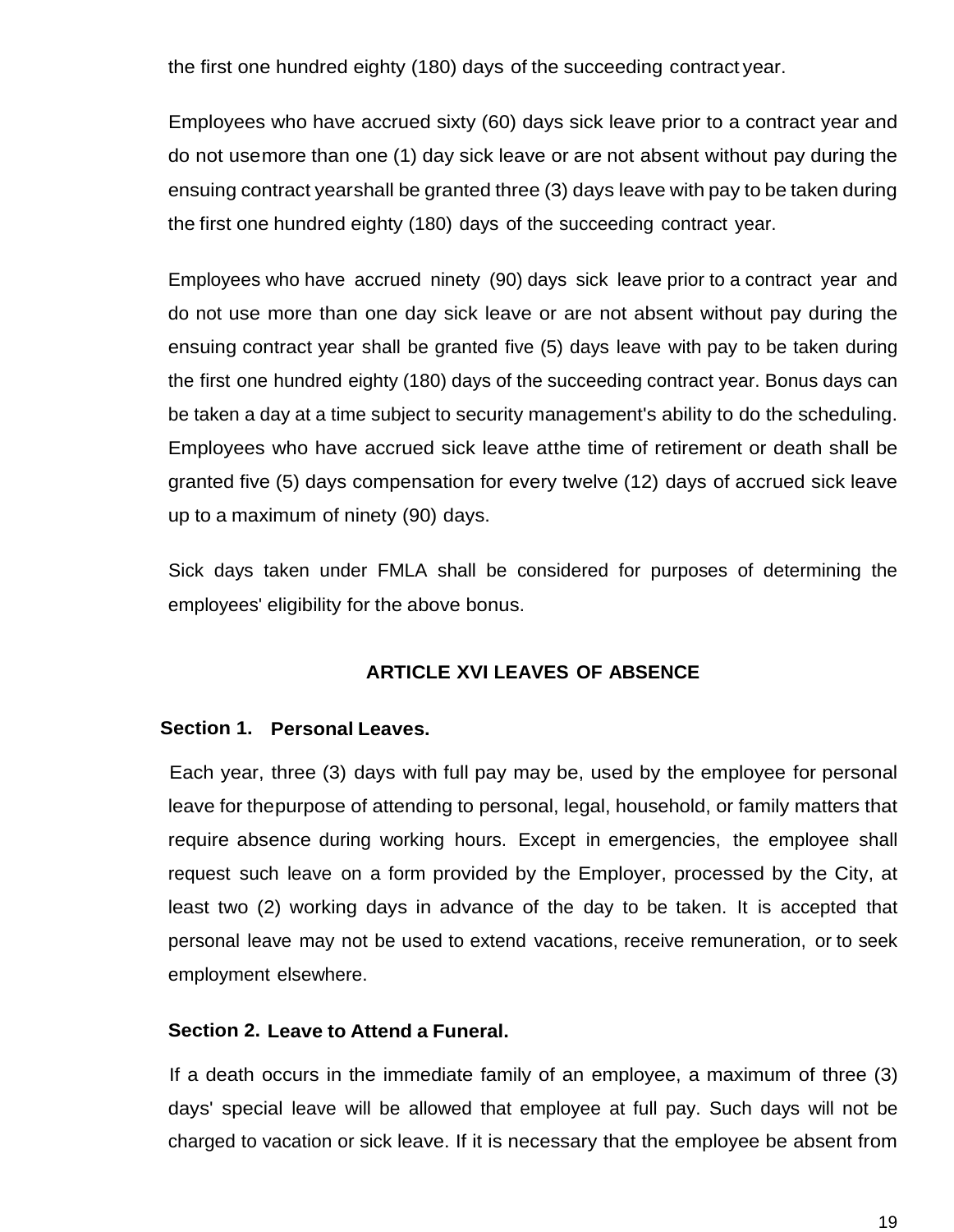work for more than three (3) days, such employee will not be paid for time in excess of three (3) days, however, those days will notbe charged to vacation or sick leave.

For the purpose of this Section, "immediate family" is defined as the spouse, son, daughter, brother, sister, mother, father, stepmother, stepfather, stepson, stepdaughter, stepsister, stepbrother, step-grandparents, step-grandchildren, mother-in-law, father-inlaw, daughter-in-law, son-in-law, sister-in- law, brother-in-law, grandparents, and grandchildren of the employee.

#### **Section 3. Probation Against Misuse of Leaves.**

Any leaves granted pursuant to the terms of this Agreement, regardless of with or without pay, under Article XVI or XVII, shall not be used for the purpose of securing other employment. An employee, during such leave, may not be gainfully employed or independently self-employed without prior approval of the Employer. Violation of the provisions contained within this Agreement shall subject the employee to immediate discharge and loss of all benefits and rights accrued pursuant to the terms of this Agreement.

#### **Section 4.Family Medical Leave.**

Employees who have worked for at least twelve (12) months and for at least 1,250 hours during the last twelve (12) months may request leave pursuant to the Family and Medical leave Act. Leaves may be requested for the birth or adoption of a child or for a serious health condition.

Employees may receive a leave to take care of themselves or an eligible family member who has a serious health condition; that is, an illness, injury, impairment, or physical or mental condition that involves inpatient care in a hospital, hospice, or residential treatment facility or continuing treatment by a health care provider.

An eligible employee is entitled to a maximum of twelve (12) weeks of Family or Medical leavein a twelve (12) month period. A "rolling" twelve (12) month period measured backward from thedate an employee uses an FM LA leave shall be used for this purpose. Employees will be required to exhaust all paid benefit time (i.e., vacation,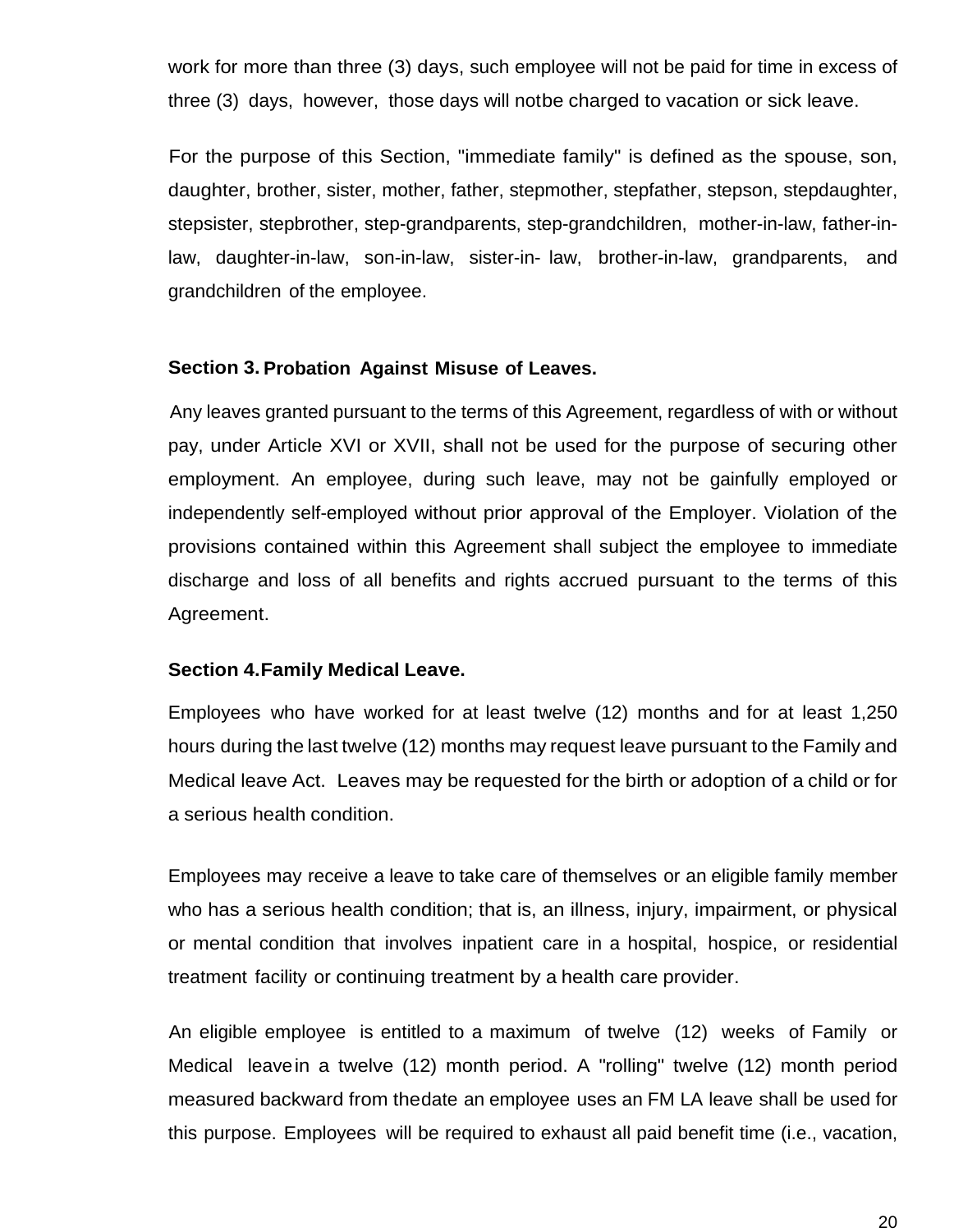personal days and sick leave) as part of their FMLA leave and such time will count toward the twelve (12) week limit.

Leaves to take care of a serious health condition may be taken on an intermittent or reducedschedule basis. Leaves for the birth or adoption of a child must be taken within the first twelve (12) months of the date of birth or placement.

Employees must request a leave by giving the City notice at least thirty (30) days in advance of a foreseeable leave, and as soon as practicable for an unforeseen leave.

The Employer may require employees requesting a leave to care for a serious health condition to submit medical verification from a health care provider. The employee may also be required to undergo an examination by an impartial physician. Such examination shall be paid for by the Employer. Upon return to work, the employee shall submit a fitness-for, duty certificate from a qualified health care provider.

During a Family or Medical leave, the Employer will continue to provide medical and dental coverage at the same premium rate as if the employee was still on active duty. The employee will be required to maintain individual health and/or dental premiums, if any. Payment of the employee's premium shall be due on the first day of the month and in no case later than the tenth of the month. Coverage shall cease immediately for any employee whose payment is more than thirty (30) days late.

After a leave, the employee will be restored to the position he held prior to the leave or to anequivalent position with equivalent pay and benefits. An employee who fails to return from an FMLA leave will be required to reimburse the City for the Employer's portion of the health insurance premiums paid during the leave.

#### **ARTICLE XVII UNPAID LEAVES OF ABSENCE**

#### <span id="page-20-0"></span>**Section 1. Criteria for Unpaid Leaves.**

Leaves of absence without pay may be granted for health, educational, personal, or military reserve purposes. Leaves of absence may only be granted by the City. Leaves may be granted with the following understanding between the Employer and the employees: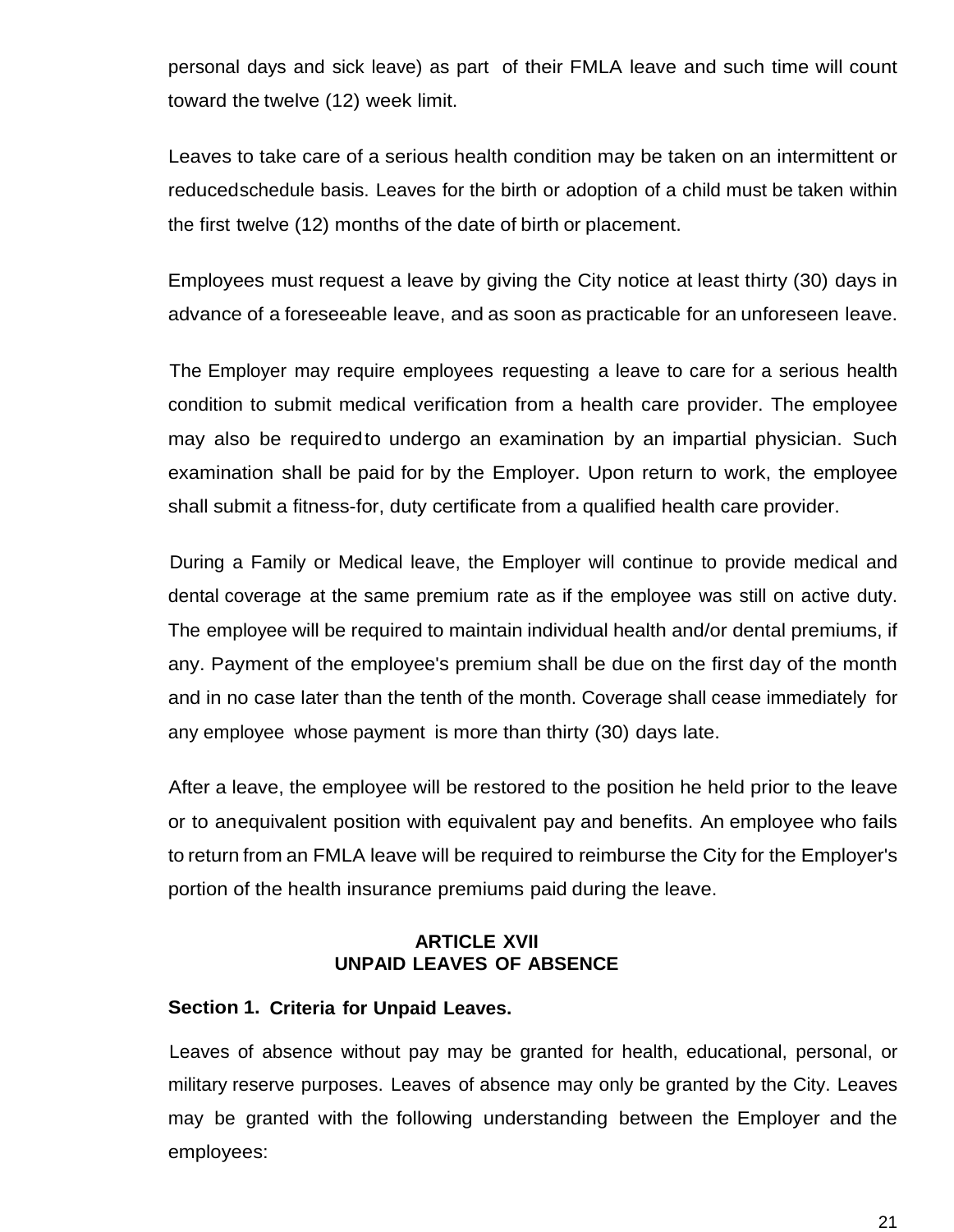Whether the position is held open is a determination to be made by the City, In cases where the position is held open, the position may be filled with a temporary employee, In cases where the position is not held open, employees on leave wishing to return will be considered for the first position open of the like pay and classification.

During the leave of absence, an employee does not accrue credit for benefits.

## **Section 2. Health Leave.**

A health leave may be granted by the City to employees with one (1) year of service or more, The employee must present a written statement from a licensed physician to the City, stating the need for such a leave. The length of the leave will be determined by the physician's recommendation. The maximum period of time a health leave will be granted is for one (1) year. Employees returning to work from a health leave must present, a written release from their physician.

## **Section 3.Educational Leave.**

An educational leave may be granted by the City to employees with one (1) year of service when the education programs of mutual benefit to both the City and the employee. The length of leave will be determined in accordance with the type of program attended (Educational leave should not be confused with education benefits).

## **Section 4. Active Call to the Armed Services.**

A leave of absence shall be granted by the City to employees pursuant to the provisions of Chapter 36 of the employment policies and who are called to active service in the Armed Forces. The employee's service date and resulting benefits will remain intact. The employee will be taken back in a position of like pay and classification if he/she returns within ninety (90) days of discharge.

#### **Section 5. Personal Reasons.**

A leave of absence may be granted by the City to employees who have one (1) year of servicefor personal reasons in nature (i.e., illness in family, marital problems, etc.). The length of the leave will not exceed six (6) months.

#### **Section 6. Workers' Compensation.**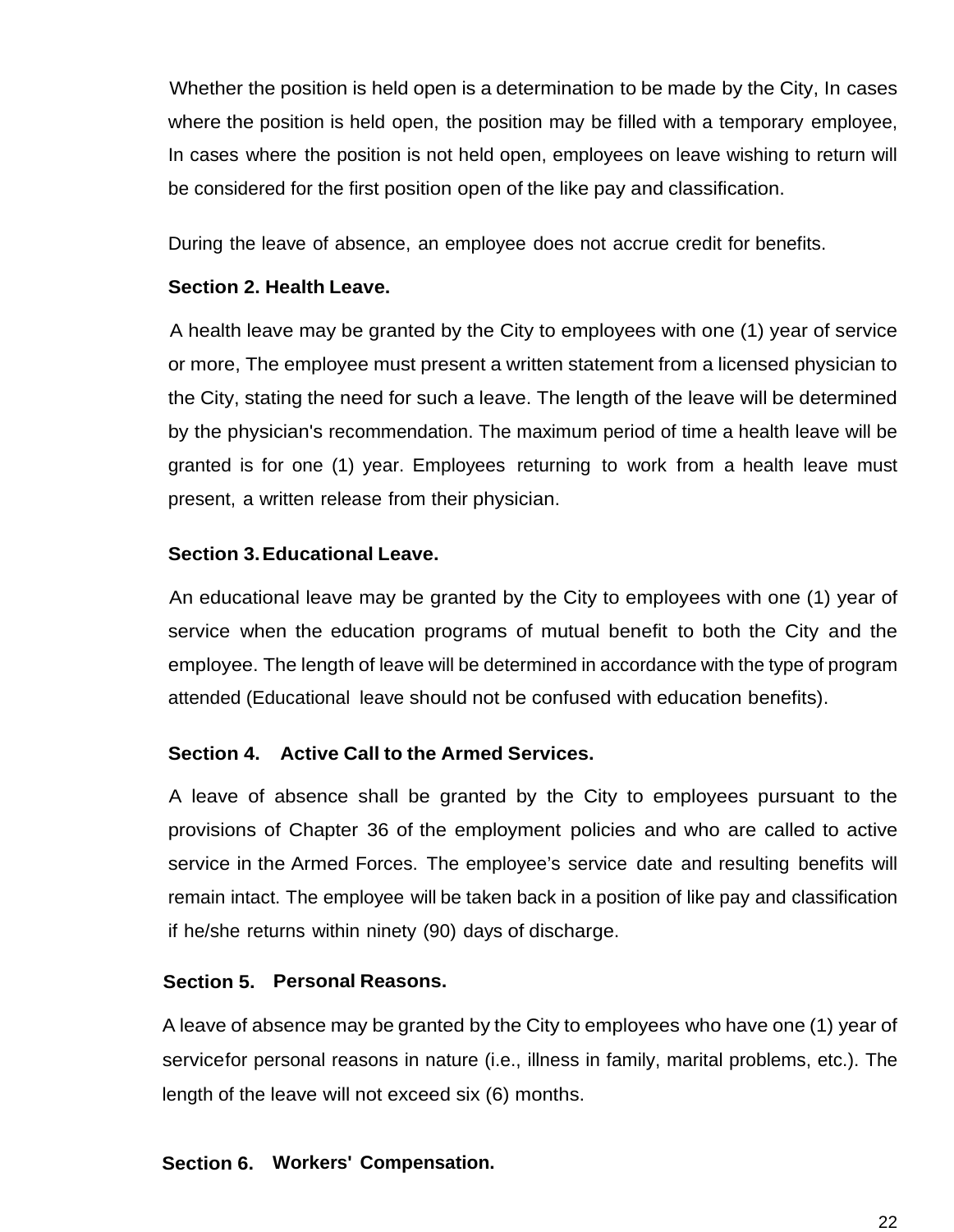The-Employer will comply with all applicable statutes regarding Workers' Compensation. Employees who become eligible for workers' compensation benefits on or after January 1, 2016, shall not accrue benefit time while receiving workers' compensation benefits for 30 calendar days or longer, unless specifically awarded pursuant to the Workers' CompensationAct, Award or Settlement.

## **ARTICLE XVIII GROUP HEALTH INSURANCE PROGRAM**

<span id="page-22-0"></span>Bargaining unit employees shall be provided the same group health and life insurance benefitsas all other employees of the City of Springfield at the same premium rate.

## **ARTICLE XIX PENSION FUND**

<span id="page-22-1"></span>The City will comply with the statutory mandates set forth in the Illinois compiled statutespertaining to the IMRF

## **ARTICLE XXWAGES**

#### <span id="page-22-2"></span>**Section 1. Wages.**

The below wage chart is derived from the economic terms agreed to on **Appendix A**.

|                                       | $Dec-21$  | $Jan-22$ | $Jan-23$                             | $Jan-24$                                                  | $Jan-25$  |
|---------------------------------------|-----------|----------|--------------------------------------|-----------------------------------------------------------|-----------|
| <b>Parking Titles</b>                 |           | 1.75%    | 1.75%                                | 1.75%                                                     | 1.75%     |
| <b>IPARKING ENFORCEMENT ATTENDANT</b> |           |          |                                      | \$17.3153   \$17.6183   \$17.9266   \$18.2404   \$18.5596 |           |
| <b>IPARKING METER REPAIRMAN</b>       | \$22,9114 |          | $$23.3123$   $$23.7203$   $$24.1354$ |                                                           | \$24.5578 |

#### **Section 2. Performance Bonus.**

Employees will be evaluated annually. Employees who complete five (5) years of service with the City of Springfield will receive an annual \$500.00 bonus, employees completing ten (10) years of service will receive an annual \$1,000 bonus. Such bonuses do not increase the employees' hourly rate of pay.

## **Section 3.Work Place Safety Incentive.**

All employees covered under this Agreement who work safely in accordance with all safety rules, have no lost time accidents or recordable injury in a contract year, shall receive a safety incentive on July 1st of each year through the duration of this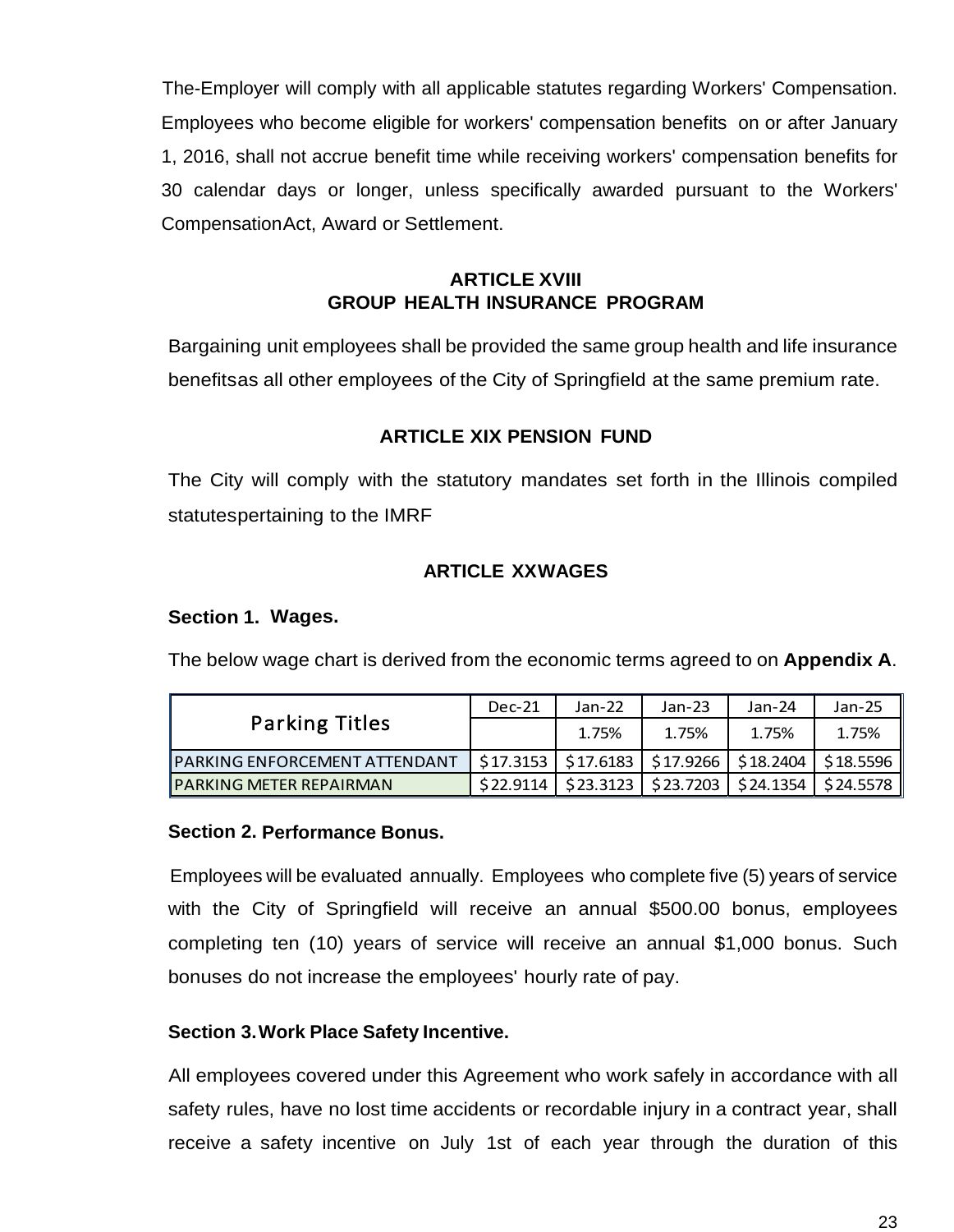Agreement.

The incentive shall be administered as follows:

| Y <u>ears</u> | Incentive |
|---------------|-----------|
| $1 - 4$       | \$250     |
| 5             | \$750     |
| $6 - 9$       | \$350     |
| 10            | \$1,350   |
| 11-14         | \$450     |
| 15            | \$1,950   |
| 16-19         | \$550     |
| 20            | \$2,550   |
| 21-24         | \$650     |
| 25            | \$3,150   |
| 26-29         | \$750     |
| 30            | \$3,900   |
|               |           |

Years refer to the number of years of safe work in succession. The incentive is capped at 30 years. Employees who are disciplined for violation of a safety rule but who work without a lost-time accident or recordable injury will receive 50% of the incentives. Employees who were covered under a different collective bargaining agreement with a Safety Incentive program will have years counted if consecutive with years under this Agreement.

## **DRUG AND ALCOHOL TESTING**

- Section 1 : All employees in the bargaining unit are subject to periodic random drug and alcohol testing and testing resulting from reasonable suspicion. In addition, an employee will be tested for both drugs and alcohol following any accident report or any accident which results in fatality, injuries requiring transportation to a medical facility, disabling damage to any vehicle or property or a citation under state or local law for a moving violation arising from an accident.
- Section 2: A positive drug test result will occur at the initial or confirmatory test cut off levels if the test results are equal to or greater than the levels established in 49 CFR 40.87, as amended, as follows:

|                                 | Initial<br>test     | cutoff   Confirmatory | test   Confirmatory test cutoff |
|---------------------------------|---------------------|-----------------------|---------------------------------|
| Initial test analyte            | concentration       | analyte               | concentration                   |
| Marijuana metabolites           | $150 \text{ nq/mL}$ | THCA <sup>1</sup>     | 15 $nq/mL$                      |
| Cocaine metabolites             | $150 \text{ ng/mL}$ | Benzoylecgonine       | 100 $ng/mL$                     |
| <sup>1</sup> Opiate metabolites |                     |                       |                                 |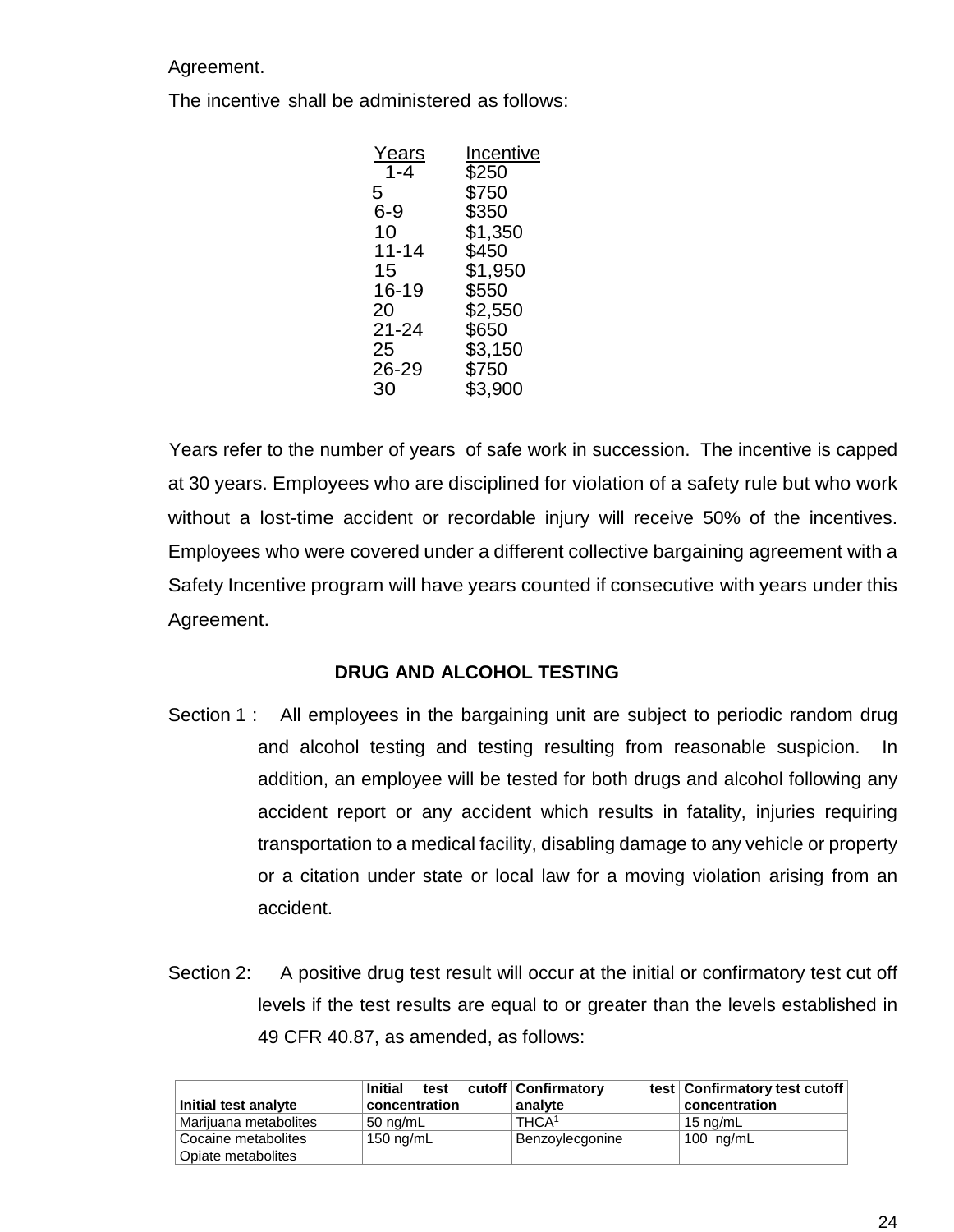| 2000 ng/mL         | Codeine                      | 2000 ng/mL         |
|--------------------|------------------------------|--------------------|
|                    | Morphine                     | 2000 ng/mL         |
| $10 \text{ nq/mL}$ | 6-Acetylmorphine             | $10 \text{ nq/mL}$ |
| 25 ng/mL           | Phencyclidine                | 25 ng/mL           |
|                    |                              |                    |
| 500 ng/mL          | Amphetamine                  | 250 ng/mL          |
|                    | Methamphetamine <sup>5</sup> | 250 ng/mL          |
|                    |                              |                    |
| 500 ng/mL          | <b>MDMA</b>                  | 250 ng/mL          |
|                    | MDA <sup>7</sup>             | 250 ng/mL          |
|                    | MDEA <sup>8</sup>            | 250 ng/mL          |
|                    |                              |                    |

<sup>1</sup> Delta-9-tetrahydrocannabinol-9-carboxylic acid (THCA).

<sup>2</sup> Morphine is the target analyte for codeine/morphine testing.

<sup>3</sup> Either a single initial test kit or multiple initial test kits may be used provided the single test kit detects each target analyte independently at the specified cutoff.

<sup>4</sup> Methamphetamine is the target analyte for amphetamine/methamphetamine testing.

<sup>5</sup> To be reported positive for methamphetamine, a specimen must also contain amphetamine at a concentration equal to or greater than 100 ng/mL.

<sup>6</sup> Methylenedioxymethamphetamine (MDMA).

<sup>7</sup> Methylenedioxyamphetamine (MDA).

<sup>8</sup> Methylenedioxyethylamphetamine (MDEA).

The parties agree to follow any changes in cut off levels as determined by the Federal Regulations, 40 CFR 40.87.

Testing for cannabis based on reasonable suspicion shall be supported by the good faith belief that there is some impairment of the employee while at the workplace, while engaged in work for the employer or while on call subject to the definition of those terms in the Cannabis Regulation and Tax Act, 410 ILCS 705/10-50.

Section 3:Discipline

Upon the return of a positive drug or alcohol test, the following will result:

If an alcohol test results in an alcohol concentration of .02 or more, but less than .04:

- 1. First Offense The employee will be immediately removed from the performance of his/her duties for at least twenty-four (24) hours or until the start of the employee's next regular shift (whichever is later). The employee will also receive a mandatory referral to the Employee Assistance Program (EAP).
- 2. Second Offense The employee will be suspended for 10 days without pay and must agree to sign a Return-to-Duty Contract.
- 3. Third Offense The employee will be terminated.

If an alcohol test results in an alcohol concentration of .04 or greater:

1. First Offense – The employee will be subject to a minimum 15 day suspension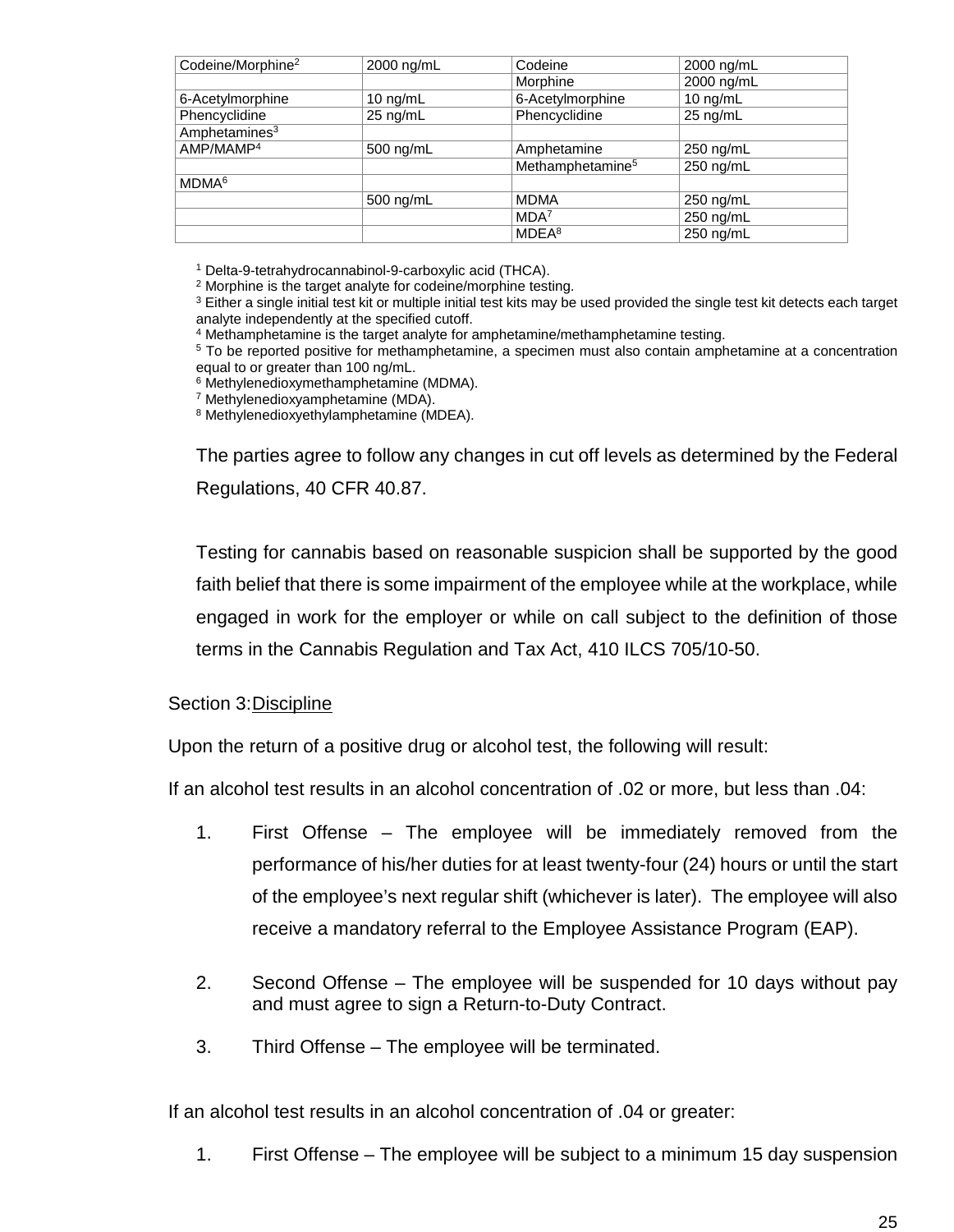without pay and must agree to sign a Return-to-Duty Contract, if applicable.

2. Second Offense – Any employee who tests positive for drugs and/or alcohol within five (5) years of his or her previous positive test will be automatically terminated.\*

\*If an employee has previously tested positive for drugs and/or alcohol (.02 or greater), an alcohol concentration of .04 or greater shall be considered a Second Offense under this Section and the employee will be automatically terminated.

If a drug test result is positive:

- 1. First Offense The employee will be subject to a minimum 30 day suspension without pay and possible discharge and must agree to sign a Return-to-Duty Contract, if applicable.
	- (a) Any employee who does not test positive for drugs and/or alcohol within five (5) years of his or her previous test will be treated as if the first positive test did not occur.
- 2. Second Offense Any employee who test positive for drugs and/or alcohol within five (5) years of his or her positive test will be automatically terminated.

Section 4: Compliance with Testing Requirements Any employee subject to drug and alcohol testing who provides false information in connection with a test or who attempts to falsify test results through tampering, contamination, adulteration or substitution shall be removed from duty immediately and his or her employment terminated.

Section 5: A refusal to test shall be considered a positive test. Refusal can include, but is not limited to, an inability to provide a specimen or sample without a valid medical explanation, as well as verbal declaration, obstructive behavior or physical absence resulting in the inability to conduct the test.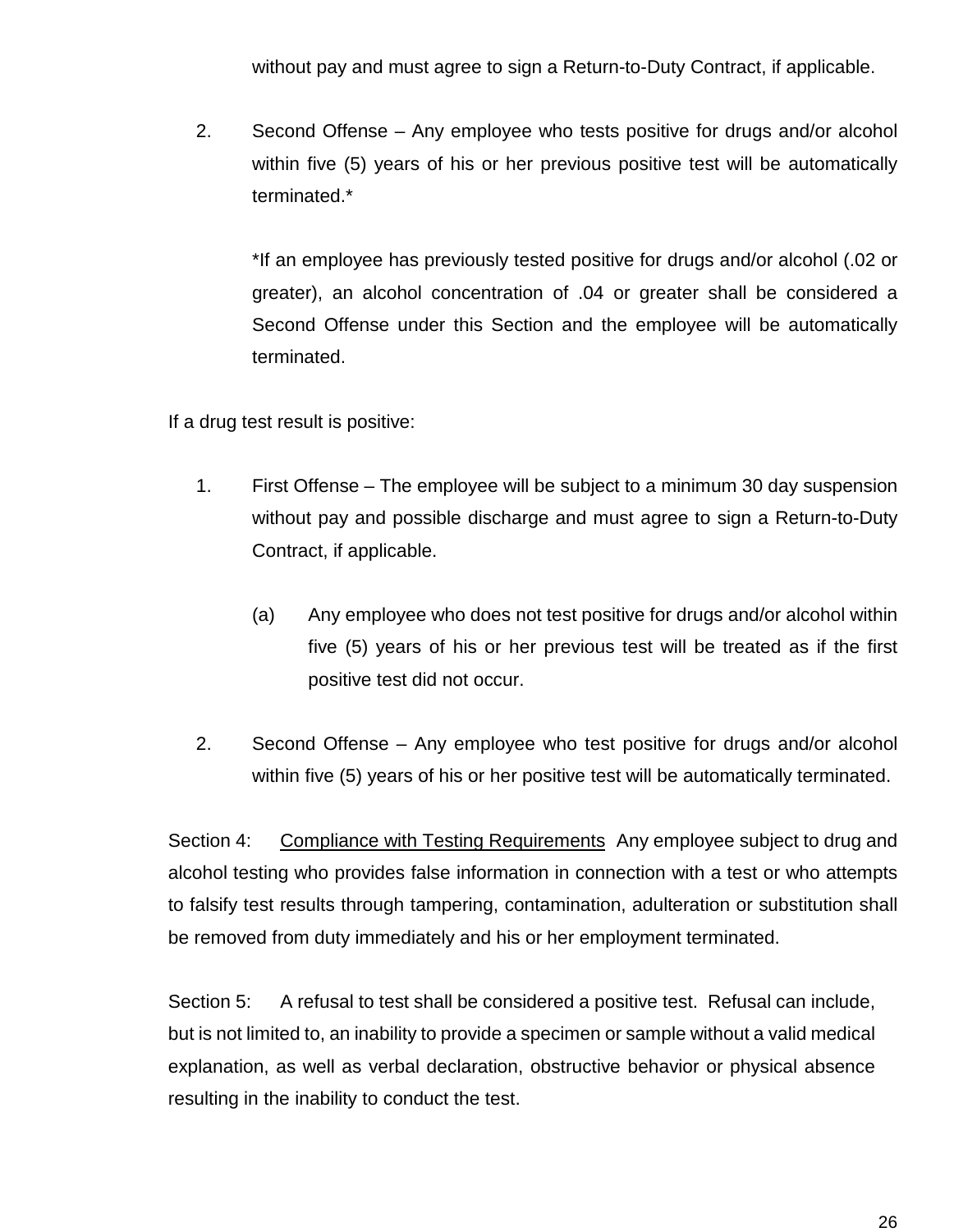Section 6: Return-to-Duty Contracts An employee who is allowed to return to duty after engaging in prohibited conduct must agree to a Return-to-Duty Contract. Violation of the Return-to-Work Contract is grounds for discharge. The contract shall include, but is not limited to the following:

- 1. A release-to-work statement from an approved Substance Abuse Professional (SAP) prior to returning to work.
- 2. An agreement from the employee to complete any recommended treatment or rehabilitation programs.
- 3. A negative test for drugs and/or a less than .02 test result for alcohol prior to returning to work. The employee will be responsible for the cost of such testing.
- 4. An agreement to unannounced frequent follow-up testing.
- 5. A statement of expected work-related behaviors prior to returning to work.

Section 7: Confidentiality Information and records relating to positive drug and/or alcohol test results, drug and/or alcohol dependencies and legitimate medical explanation provided by the Medical Review Officer (MRO) shall be confidential. Such records and explanations may be disclosed where relevant to a grievance, Civil Service hearing charge, claim or other legal proceeding initiated by or on behalf of an employee.

Employees shall, upon written request, have access to their own results and to records relating to them which the MRO provides the City or receives from the City's laboratory. Any employee who violates confidentiality under this policy shall be subject to disciplinary action.

## **ARTICLE XXII MISCELLANEOUS**

#### <span id="page-26-0"></span>**Section 1. Uniform Allowance.**

All purchases made under this provision will be made through the City and with the City's approval. The Employer shall furnish various articles of clothing as per this section of the Agreement. Where uniforms or safety shoes are provided, employees shall wear them at all times. Items are replaced on an as needed basis and employees will be expected to take due care in the use of these items. Replacement of these items will be made upon return of the damaged or worn out item or items and only if the Employer agrees on the need for replacement.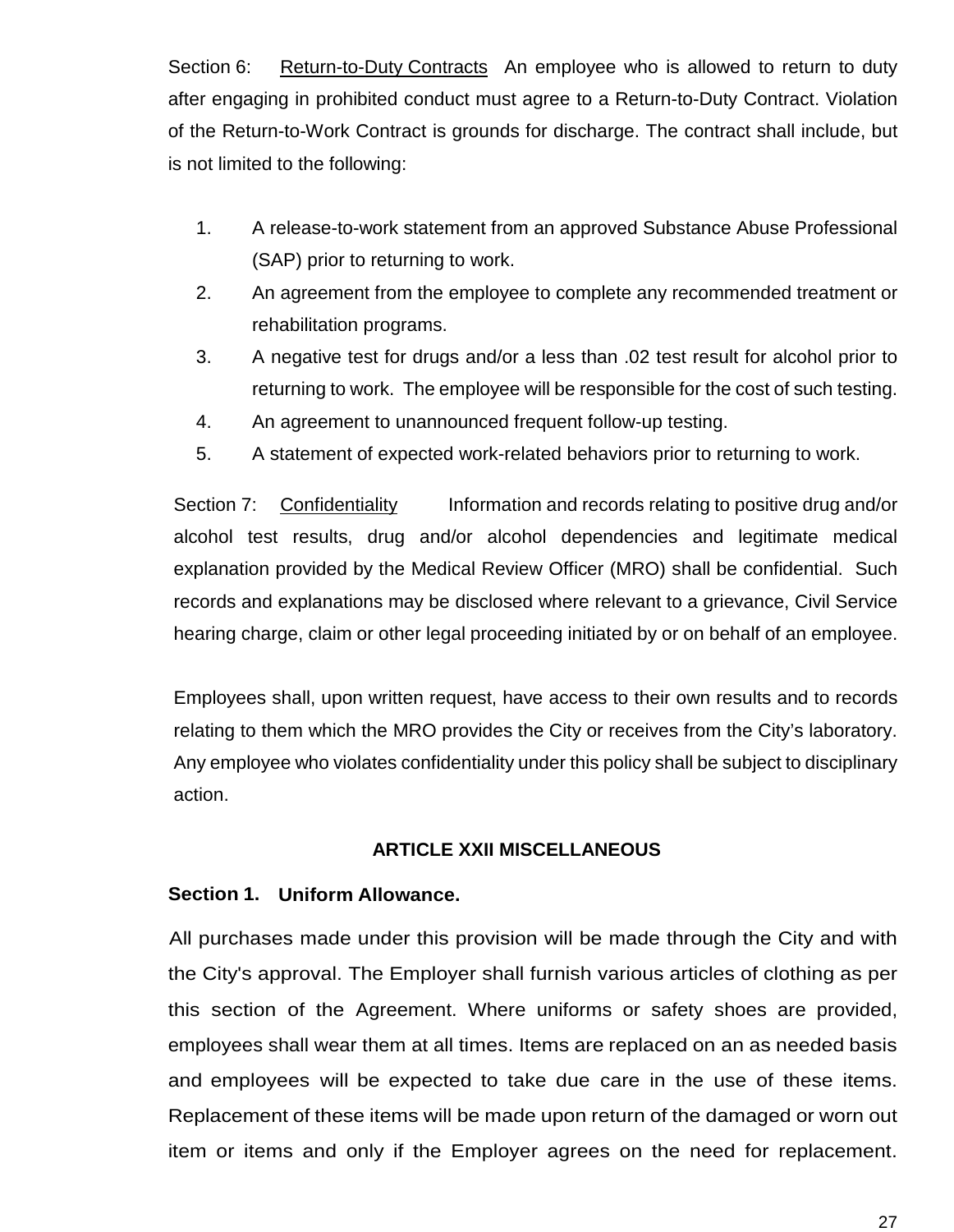Employees will be responsible for replacement of lost items.

All employees covered under this agreement shall be required to furnish and wear the followingwork clothing items:

Plain white long or short sleeve oxford or polo type shirt. / Pandark blue work pant or shorts. / Black work shoes or tennis shoes.

All clothing must be clean and in original condition with alteration (i.e. cutoff shorts or sleevesare unacceptable; printing or writing on clothing is unacceptable).

Effective January 1, 2016 employees will be compensated \$400.00 per year to purchase blackwork shoes, tennis shoes or black boots.

The City will provide the following items:

1 Light weight coat every three years. / 1 Heavy winter coat every three years. / 5 Winter shirts each year. / 5 summer shirts each year

#### **Section 2. Breaks.**

A sixty (60) minute unpaid lunch break shall be taken when duty allows. In addition, for employees working at least eight (8) hours per day, two (2) breaks of fifteen (15) minutes eachshall be allowed.

#### **Section 3. PayDay.**

The Employer shall pay employees every two (2) weeks. The Employer may make changes in the payday or pay period after notification and discussion with the Union. Effective January 1,2016, all employees' paychecks shall be issued through direct deposit.

#### **Section 4. Vacant Shifts.**

If at any time a shift has to be filled, it will be offered to a full-time, off-duty attendant. The vacancies will be filled by off-duty personnel and by seniority.

Employees shall be paid at the rate of one and one-half (1 1/2) hours for each hour workedbeyond eight (8) hours in each workday.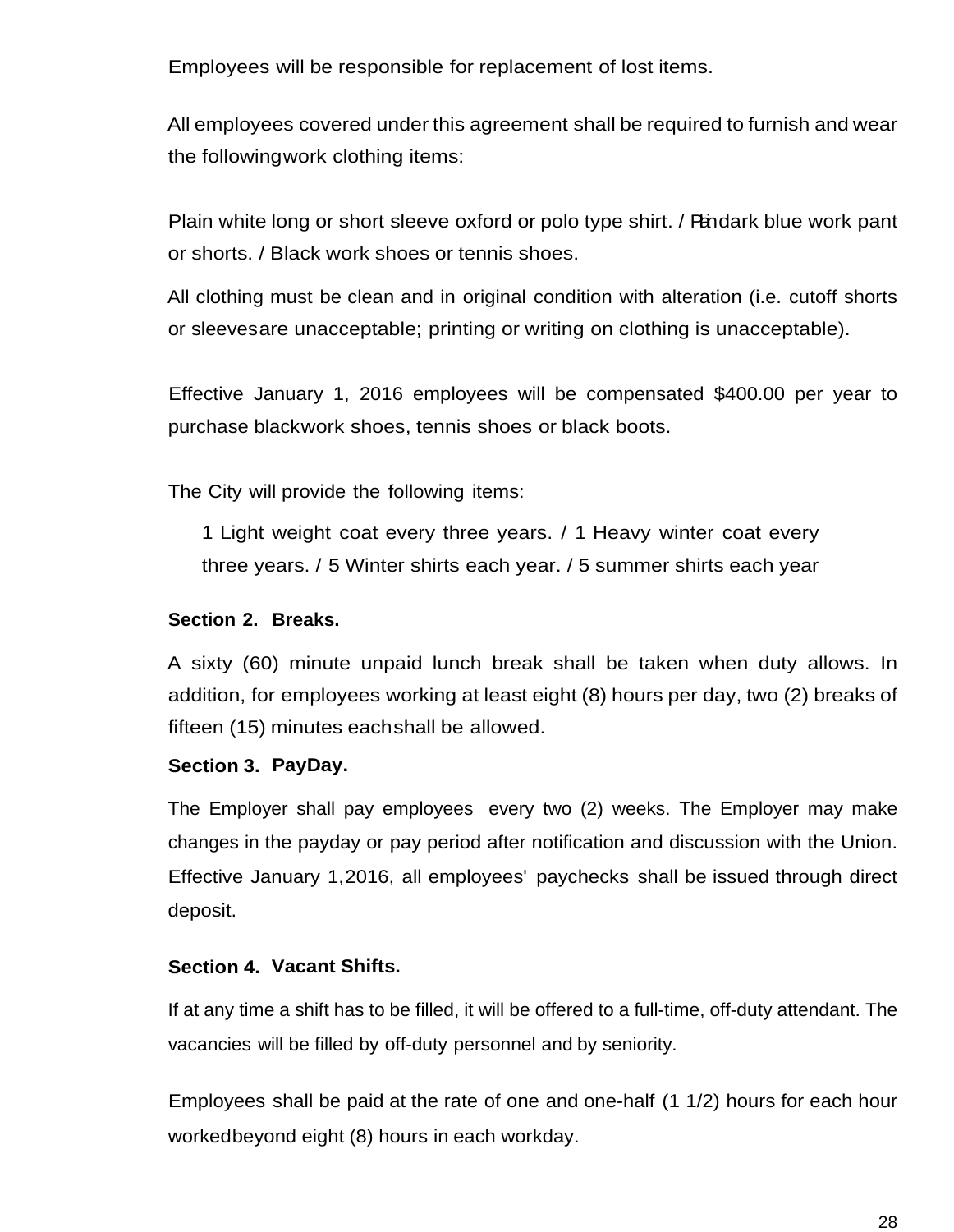## **Section 5. Inclement Weather.**

The decision whether or not employees in the bargaining unit will work at temperatures twelve

(12) degrees Fahrenheit or below according to the Weather Channel will be made by thejudgment of the Division Manager upon conferring with the Union steward.

The decision whether or not employees in the bargaining unit will work at temperatures ninety- nine (99) degrees Fahrenheit or higher (or equivalent heat index score) according to the Weather Channel will be made by the judgment of the Division Manager upon conferring with the Union steward.

## **Section 6. Printing of Agreement.**

The Union shall be responsible for the printing or necessary copies of this Agreement. The Union shall distribute one (1) copy to each bargaining unit employee covered by this Agreement and shall also provide a copy to each new bargaining unit employee, regardless of Union membership or status, upon employment.

## **Section 7. Residency.**

Once City Council passes a residency ordinance, such ordinance shall apply for any employeeshired after the effective date of the ordinance and to all current employees who reside within boundaries of the City of Springfield. Current employees living outside the City of Springfield shall be grandfathered and the residency ordinance shall not apply to them. If an employee living outside of the boundaries of the City of Springfield *moves* into the City of Springfield, then the requirements of the residency ordinance shall apply.

## **ARTICLE XXIII SAVINGS PROVISION - PARTIAL INVALIDITY**

<span id="page-28-0"></span>If any provision of this Agreement should be rendered or declared invalid and unenforceable byany court of competent jurisdiction or by reason of any existing or subsequently enacted legislation, the remaining parts or portions of this Agreement shall remain in full force and effectand the parties agree immediately to negotiate alternative language to substitute for the invalidated provision.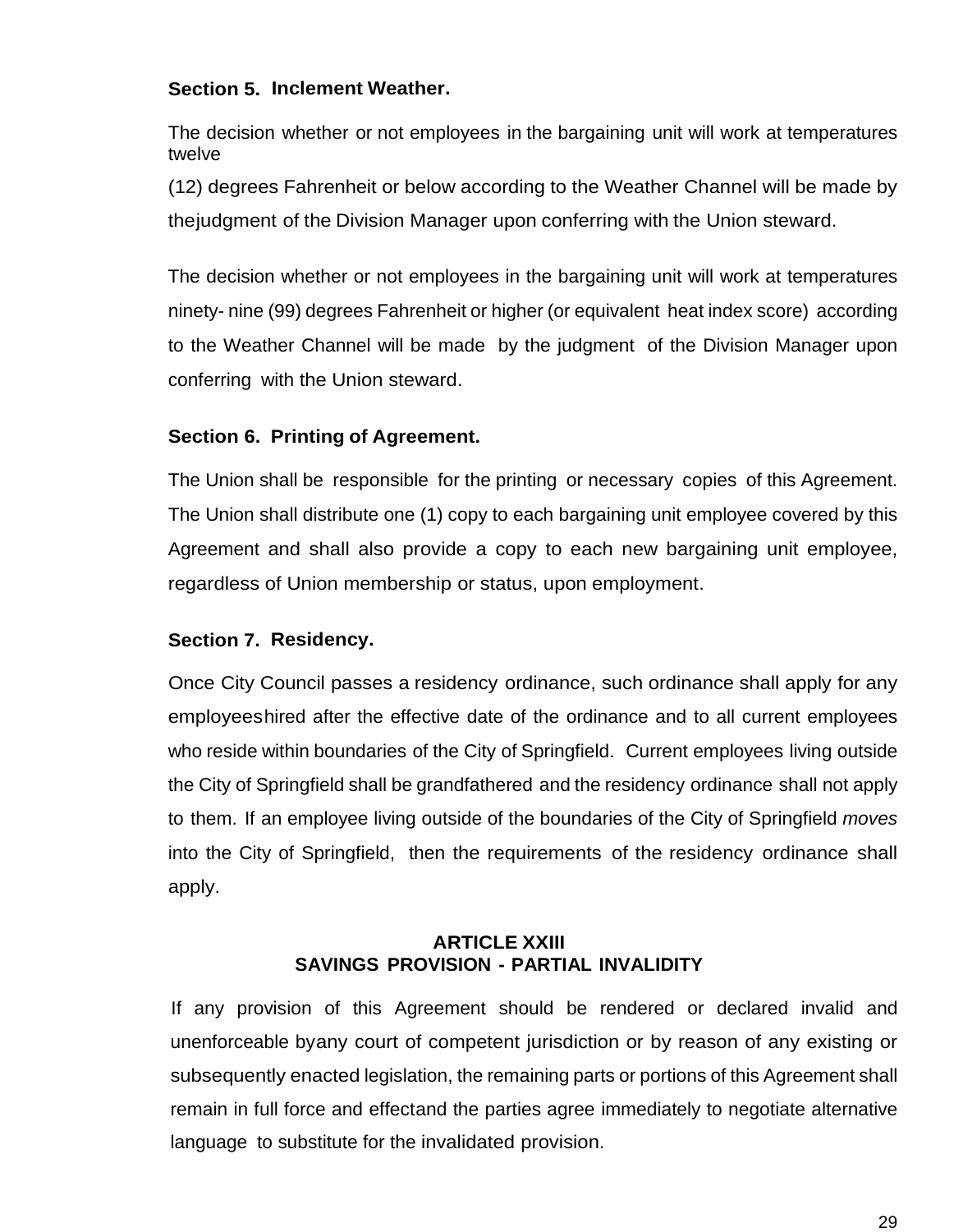#### **ARTICLE XXIV COMPLETE AGREEMENT**

<span id="page-29-0"></span>The parties acknowledge that, during the negotiations which preceded this Agreement, each had the unlimited right and opportunity to make demands and proposals with respect to any subject or matter not *removed* by law from the area of collective bargaining. The understandingsand agreements arrived at by the parties after the exercise of that right and opportunity are set forth in this Agreement. Accordingly, it is agreed that, for the life of this Agreement, each party voluntarily and unqualifiedly waives the right, and each agrees that the other shall not be obligated to bargain collectively with respect to any subject or matter, whether or not referred to in this Agreement.

#### **ARTICLEXXV TERMINATION**

<span id="page-29-1"></span>This Agreement shall be effective as of January 1, 2022, and shall remain in full force and effect through December 31, 2025. It shall be automatically renewed from year to year thereafter, unless either party shall notify the other, in writing, sixty (60) days prior to the anniversary date, which it desires to modify this Agreement. In the *event* that such notice is *given,* negotiations shall begin not later than thirty (30) days prior to the anniversary date. This Agreement shall remain in full force and be *effective* during the period of negotiations and until notice of termination of this Agreement is provided to the other party in the manner set forth in the following paragraph:

In the event that either party desires to terminate 'this Agreement, written notice must be given to the other party not less than ten (10) days prior to the desired termination date, which shall not be before the anniversary date set forth in the preceding paragraph.

#### **IN WITNESS WHEREOF, the parties set their hands this 3rd day of March, 2022.**

*City of Springfield Teamsters Local Union 916*BY Vames O. Langfelder/May

Jnion President

Union Business Agent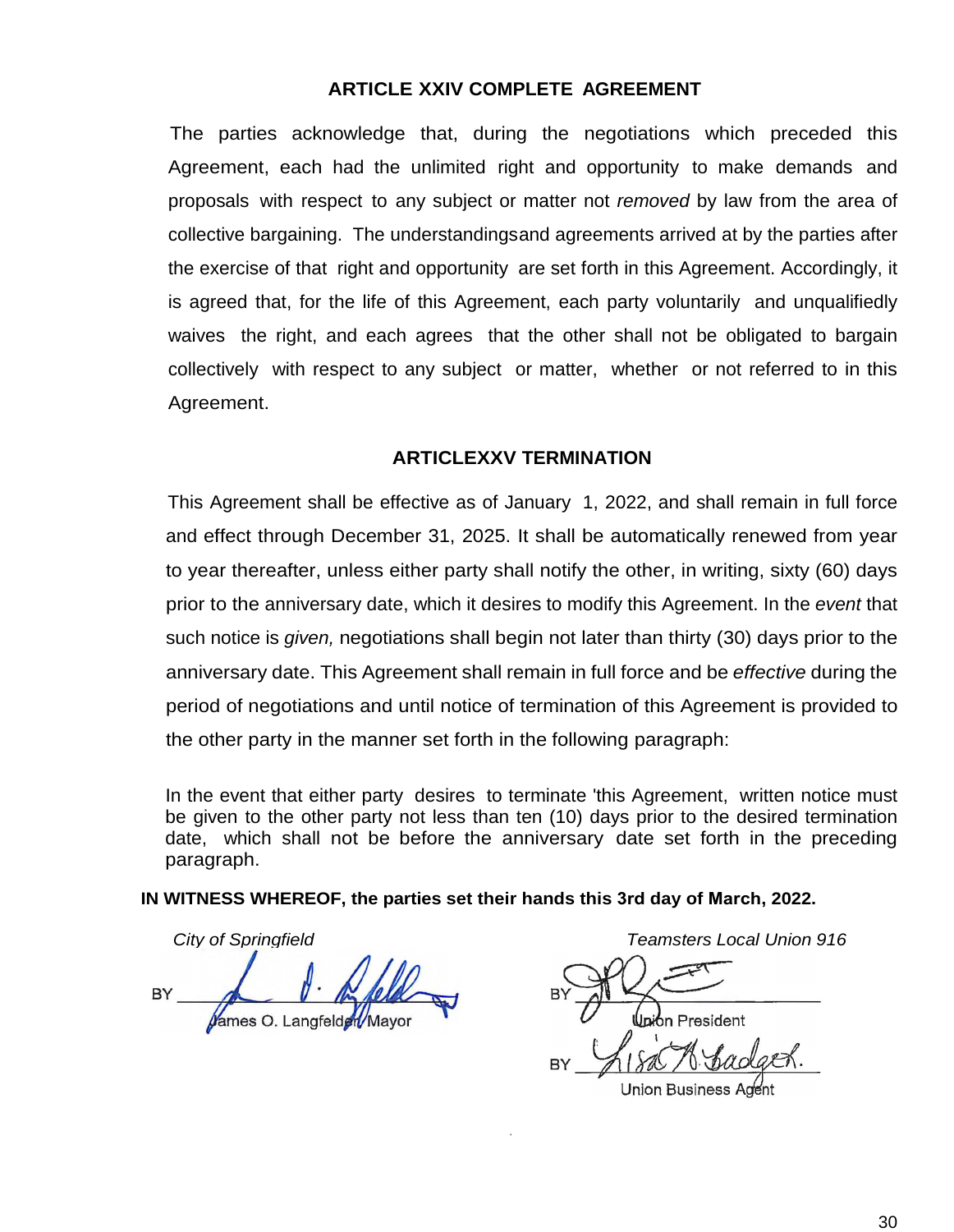# **APPENDIX A**

# <span id="page-30-0"></span>**Economic Terms:**

| Due upon signing    | \$750 lump sum                                             |
|---------------------|------------------------------------------------------------|
| January 1, $2022 =$ | 1.75% to base wages                                        |
| January 1, 2023 $=$ | 1.75% to base wages                                        |
| January 1, 2024 $=$ | 1.75% to base wages $+1$ % lump sum based on CY 2023 (AE)  |
| January 1, $2025 =$ | 1.75% to base wages $+$ 1 % lump sum based on CY 2024 (AE) |
|                     |                                                            |

# **Overtime**

All unscheduled overtime performed outside of normal working hours will be paid to the employee at a double-time rate, for a time minimum of two double time hours when called.